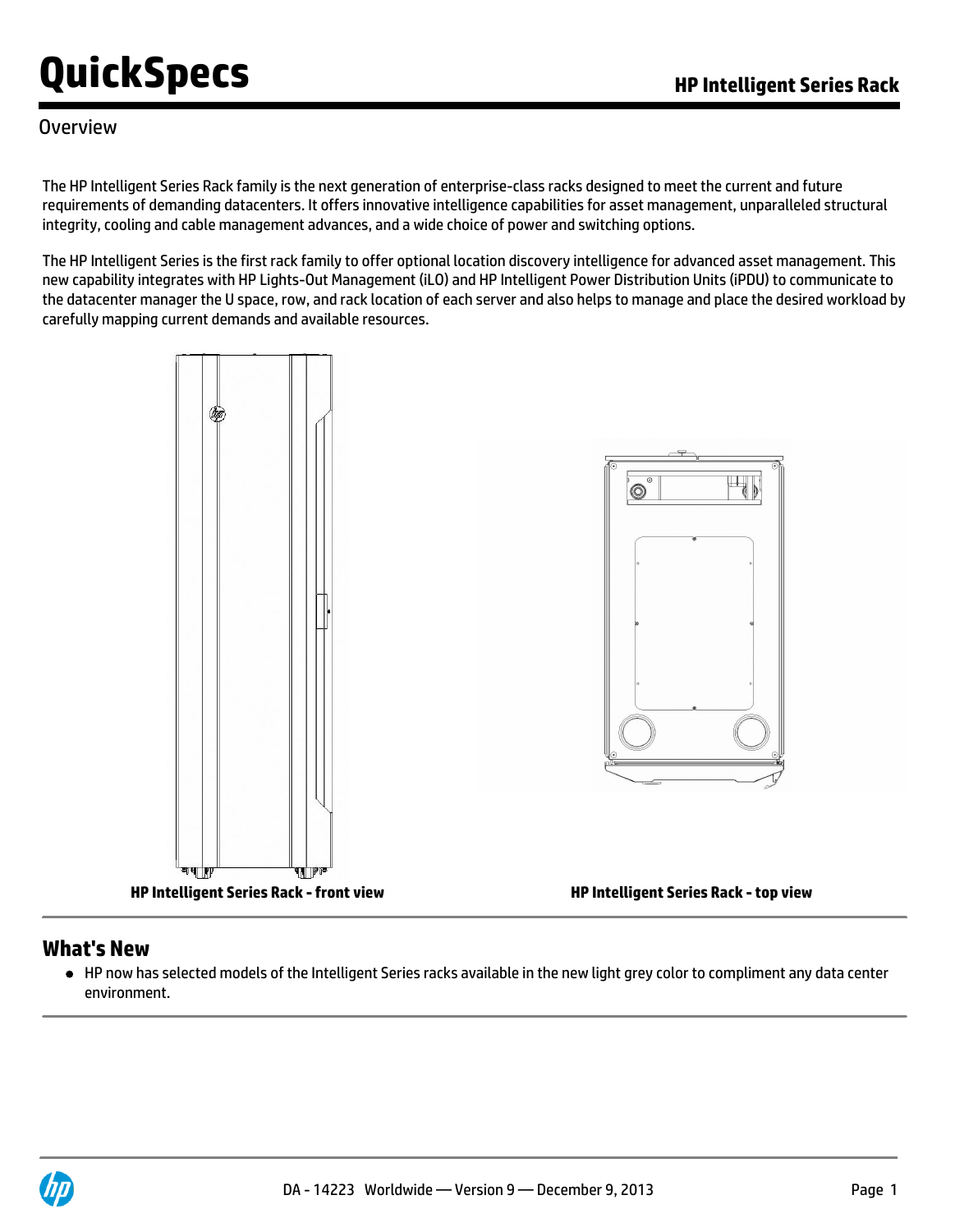#### **Overview**

### **At a Glance**

- The HP Intelligent Series Rack is an universal rack compatible with all HP rack mounted products including ProLiant, Integrity, Nonstop servers, Networking and as well as Storage products. This effort simplifies the HP rack product line by consolidating all previous rack offerings into a single universal rack for all HP server and storage platforms. The HP Intelligent Series Rack also offers many improvements over the HP Rack 10000 G2 Series racks:
	- 6 castors on 1200mm deep models supports highest dynamic load up to 3000lbs
	- Front door with updated design to provide the maximum airflow
	- Front and rear door handles and lock bars for improved security
	- $\circ$  Side panels come in 3 parts for easier manageability and mounting
	- Cable management accessories and cable management bracket in every Intelligent Series rack.
	- Improved CTO pallet for increased load capacity
- Three year limited warranty, parts only (3/0/0)

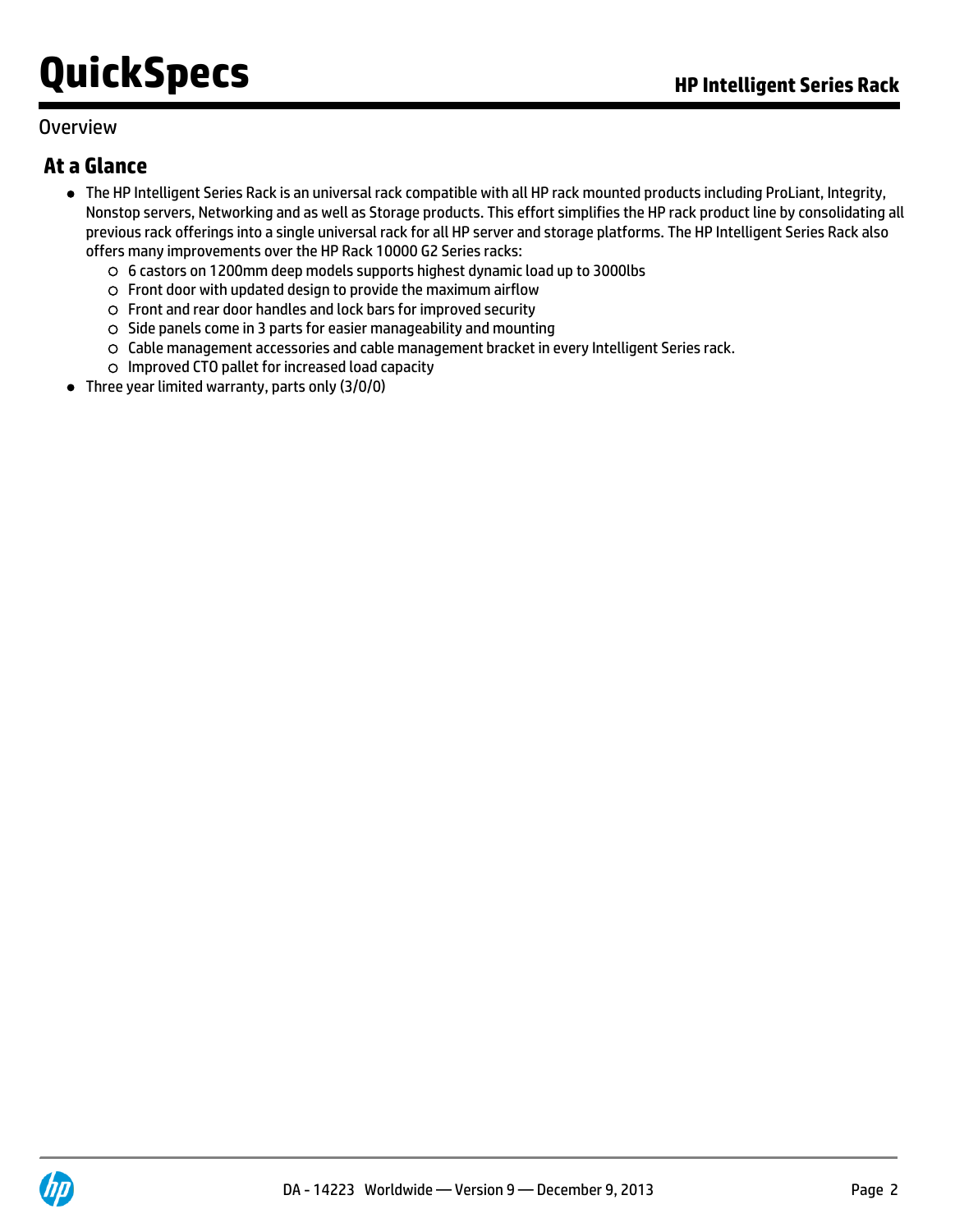### Models

#### **HP Intelligent Series Rack**

| HP 636 1075mm Pallet Intelligent Series Rack        | <b>BW895A</b> |
|-----------------------------------------------------|---------------|
| HP 636 1075mm Shock Intelligent Series Rack         | <b>BW896A</b> |
| HP 636 1075mm Crate Intelligent Series Rack         | <b>BW897A</b> |
| HP 636 1200mm Pallet Intelligent Series Rack        | <b>BW899A</b> |
| HP 636 1200mm Shock Intelligent Series Rack         | <b>BW900A</b> |
| HP 642 1075mm Pallet Intelligent Series Rack        | <b>BW903A</b> |
| HP 642 1075mm Shock Intelligent Series Rack         | <b>BW904A</b> |
| HP 642 1075mm Crate Intelligent Series Rack         | <b>BW905A</b> |
| HP 642 1200mm Pallet Intelligent Series Rack        | <b>BW907A</b> |
| HP 642 1200mm Shock Intelligent Series Rack         | <b>BW908A</b> |
| HP 642 Intelligent Series Air Duct Rack             | <b>BW910A</b> |
| HP 642 1200mm Shock Intelligent Network Series Rack | <b>BW966A</b> |
| HP 647 1075mm Pallet Intelligent Series Rack        | <b>BW911A</b> |
| HP 647 1075mm Shock Intelligent Series Rack         | <b>BW912A</b> |
| HP 647 1200mm Pallet Intelligent Series Rack        | <b>BW913A</b> |
| HP 647 1200mm Shock Intelligent Series Rack         | <b>BW914A</b> |
| HP 647 Intelligent Series Air Duct Rack             | <b>BW936A</b> |
| HP 842 1075mm Pallet Intelligent Series Rack        | <b>BW917A</b> |
| HP 842 1075mm Shock Intelligent Series Rack         | <b>BW918A</b> |
| HP 842 1200mm Pallet Intelligent Series Rack        | <b>BW919A</b> |
| HP 842 1200mm Shock Intelligent Series Rack         | <b>BW920A</b> |
| HP 842 1200mm Shock Intelligent Network Series Rack | <b>BW968A</b> |
| <b>HP Grey Intelligent Series Rack</b>              |               |
| HP 642 1200mm Shock Grey Intelligent Series Rack    | <b>TK756A</b> |
| HP 642 1200mm Grey Intelligent Air Duct Rack        | <b>TK766A</b> |
| HP 647 1200mm Shock Grey Intelligent Series Rack    | <b>TK757A</b> |
| HP 647 1200mm Grey Intelligent Air Duct Rack        | <b>TK767A</b> |
| HP 842 1200mm Shock Grey Intelligent Series Rack    | <b>TK760A</b> |
| HP 842 1200mm Shock Grey Intelligent Network Rack   | <b>TK772A</b> |
|                                                     |               |

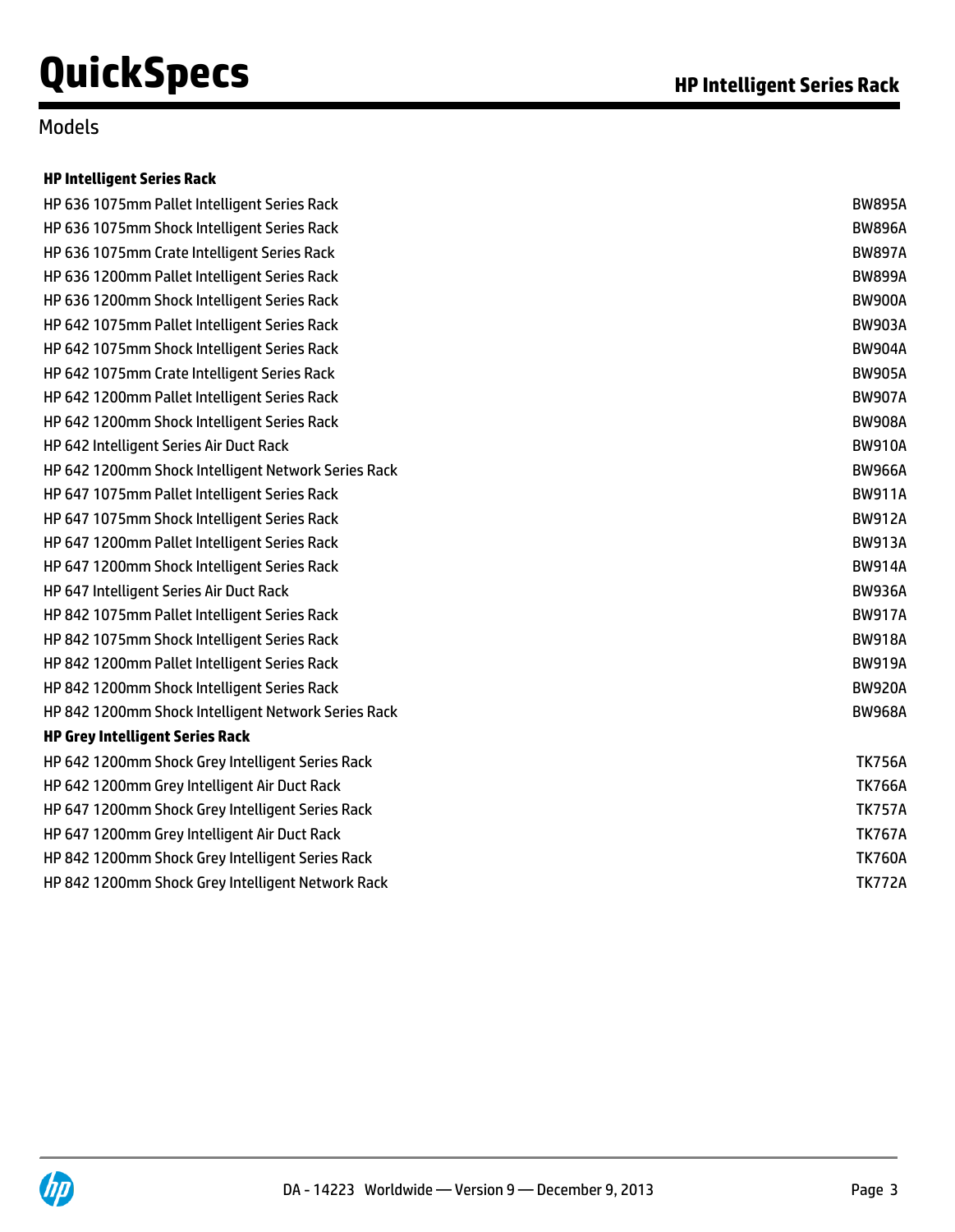### Standard Features

| <b>Intelligent Racks</b>           | All HP Intelligent Series Racks are industry standard EIA-310 19 inch RETMA and will support all HP rack<br>mountable equipment as well as third-party equipment designed to mount in 19-inch wide racks                                                                                                                                                                                                                                                                                                                                     |
|------------------------------------|----------------------------------------------------------------------------------------------------------------------------------------------------------------------------------------------------------------------------------------------------------------------------------------------------------------------------------------------------------------------------------------------------------------------------------------------------------------------------------------------------------------------------------------------|
|                                    | Intelligent Network Racks HP Intelligent Network Racks are designed for dense network equipment. These racks have the front<br>vertical rails moved back 75mm to facilitate front to rear cabling and have additional bristle covered cable<br>pass through slots in the front and on top of the racks to prevent mixing of hot and cold air. These racks<br>are available in standard 600mm and 800mm widths. The 800mm wide HP Intelligent Network Racks<br>include slotted vertical cable channels on both sides in the rear of the rack. |
|                                    | Intelligent Air Duct Racks HP Intelligent Air Duct Racks work with the HP Rack Air Duct Kit to direct hot exhaust air from the rear of<br>the rack to air returns in the ceiling. These racks are perfect for racks up to 14kW where the mixing of hot<br>and cold air in the datacenter needs to be eliminated to improve efficiency without the cost of additional<br>fans.                                                                                                                                                                |
| <b>EIA</b>                         | The HP Intelligent Series Rack conforms to EIA-310D Type A cabinet per section 4.1.1                                                                                                                                                                                                                                                                                                                                                                                                                                                         |
| <b>UL/CES Certification</b>        | Yes                                                                                                                                                                                                                                                                                                                                                                                                                                                                                                                                          |
| <b>WEEE</b>                        | Yes                                                                                                                                                                                                                                                                                                                                                                                                                                                                                                                                          |
| <b>RoHS</b> compliant              | Yes                                                                                                                                                                                                                                                                                                                                                                                                                                                                                                                                          |
| Innovative<br><b>Breakthroughs</b> | OPEX saving as HP has 81% total open area on HP rack front doors. More than anyone in the<br>industry<br>• Up to 3000 lbs of dynamic loading<br><b>Compatible with HP Location Discovery Services</b>                                                                                                                                                                                                                                                                                                                                        |

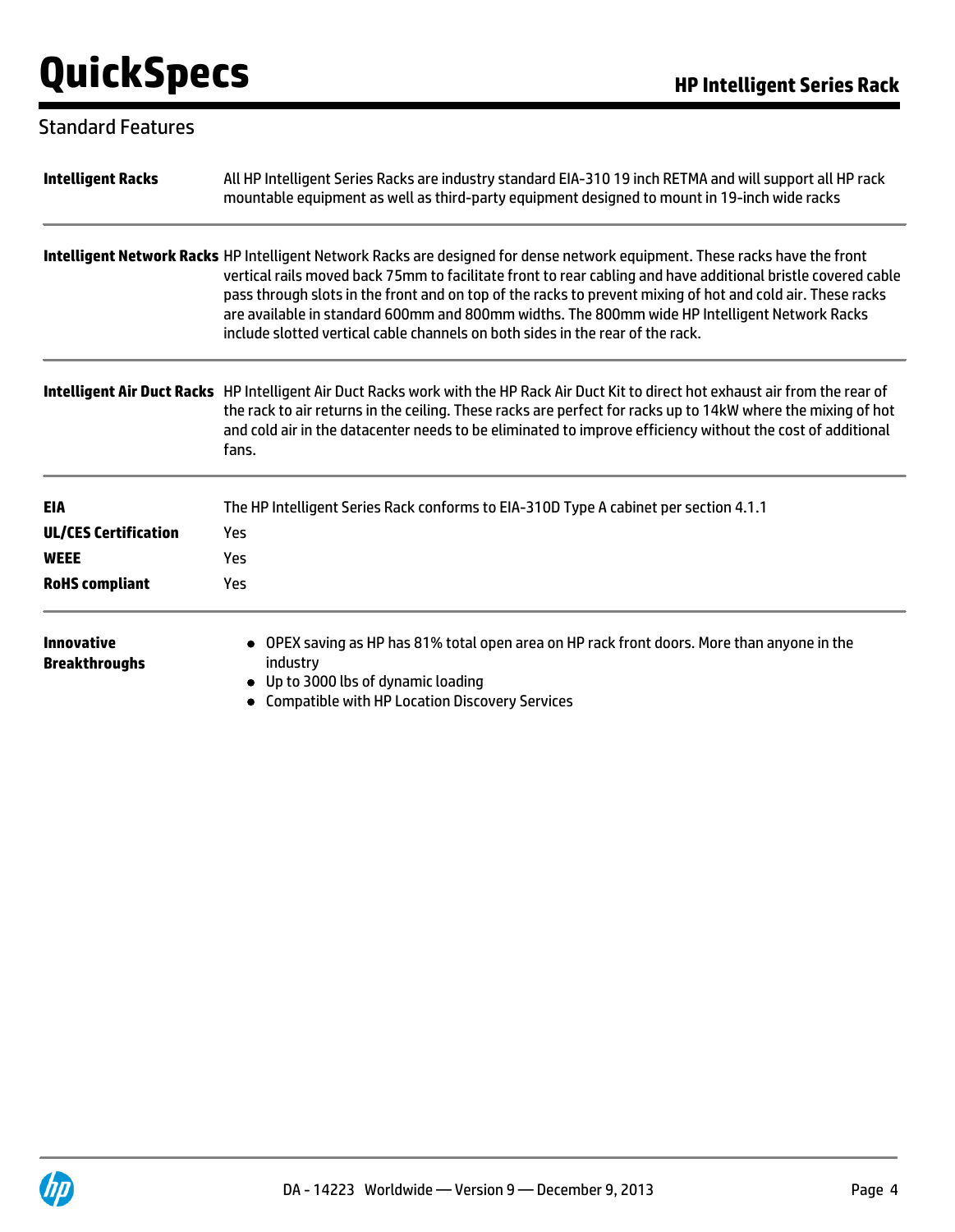#### Service and Support

#### **Service and Support HP Technology Services**

HP Technology Services offers you technical consultants and support expertise to solve your most complex infrastructure problems. We help keep your business running, boost availability, and avoid downtime.

#### **Protect your business beyond warranty with HP Care Pack Services**

When you buy HP Options, it's also a good time to think about what level of service you may need. HP Care Pack services provide total care and support expertise with committed response choices designed to meet your IT and business need.

HP Foundation Care services deliver scalable support-packages for HP industry-standard servers and software. You can choose the type and level of service that is most suitable for your business needs. New to this portfolio is HP Collaborative Support. If you are running business critical environments, HP offers Proactive Care or Critical Advantage. These services help you deliver high levels of application availability through proactive service management and advanced technical response.

Here is the support service recommendation from the Foundation Care and Proactive Care portfolio. For customized support service solution, HP can work with you to tailor a service solution for your unique support requirements using broader services portfolio of Foundation Care and Proactive Care.

### **Recommended HP Care Pack Services for optimal satisfaction with your HP product**

#### **Recommended Services 3-Year HP 24x7 4 hour Response, Hardware Support Onsite Service**

Provides you with rapid remote support and if required an HP authorized representative who will arrive on site any time and day of the year to begin hardware maintenance service within 4 hours of the service request being logged.

<http://h20195.www2.hp.com/V2/GetPDF.aspx/5982-6547EEE.pdf>

#### **OR**

#### **3-Year HP 24x7 4 hour Response, HP Collaborative Support**

Offers customers a single point of contact for server problem diagnosis, hardware problem resolution, and basic software problem diagnosis, fault isolation, and resolution if available to HP. If the problem is with HP HW, the representative will arrive on site any time and day of the year to begin hardware maintenance service within 4 hours of the service request being logged. In case, the issue is with HP or supported thirdparty software product and cannot be resolved by applying known fixes, HP will contact the third-party vendor and create a problem incident on your behalf.

#### **HP ProLiant Server Hardware Installation**

Provides for the basic hardware installation of HP branded servers, storage devices and networking options to assist you in bringing your new hardware into operation in a timely and professional manner. <http://h20195.www2.hp.com/V2/GetPDF.aspx/5981-9356EN.pdf>

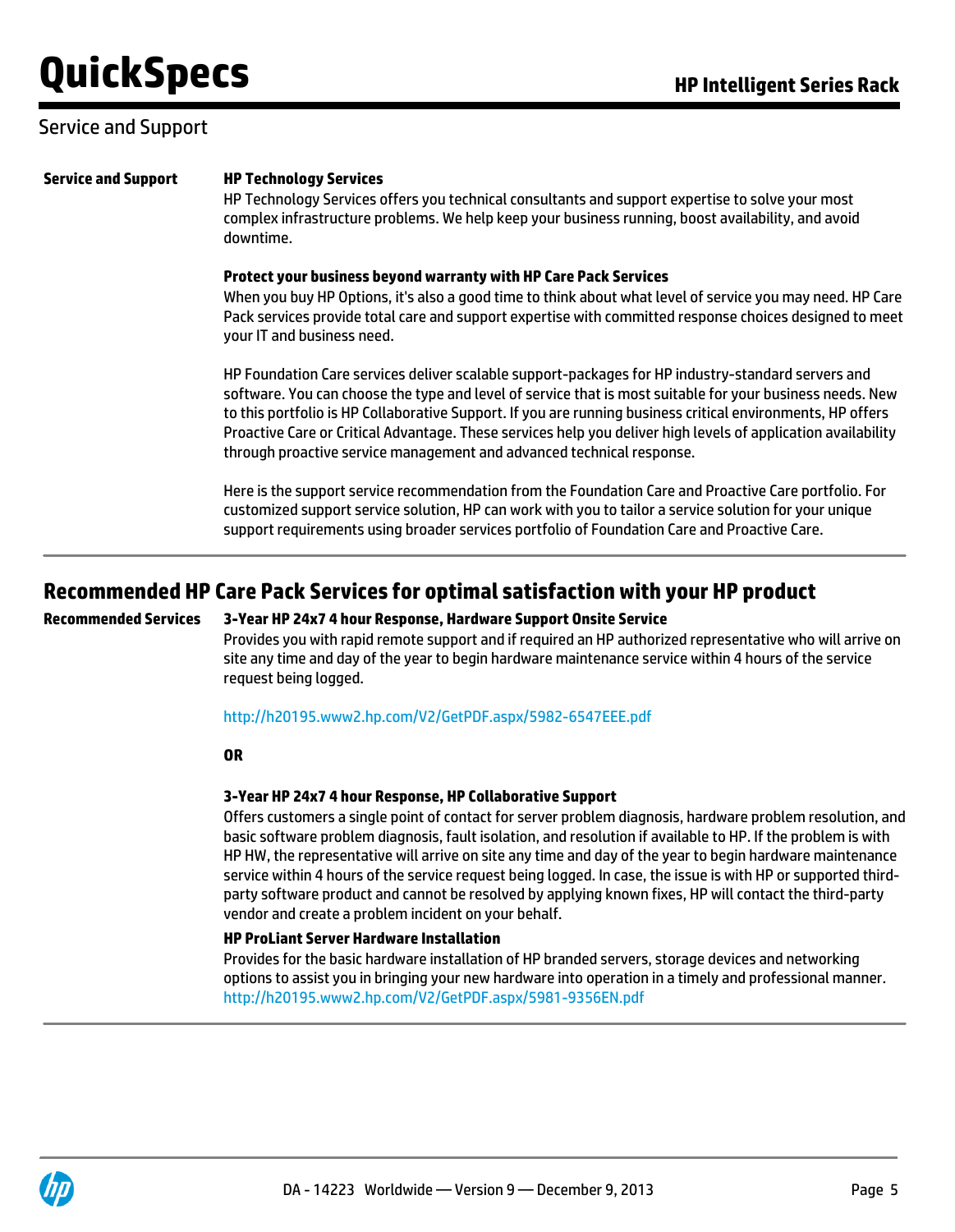#### Service and Support

### **Related HP Care Pack Services to enhance your HP product experience**

#### **Related Services 3-Year HP 24x7 4 hour Response, Proactive Care or Critical Advantage**

Helps optimize your systems and delivers high levels of application availability through proactive service management and advanced technical response. A skilled Technical Manager will own your query or issue end to end until resolved, delivering a single point of contact for you

#### <http://h20195.www2.hp.com/V2/GetPDF.aspx/4AA3-2140ENW.pdf>

#### **OR**

#### **3-Year HP 6-hour Onsite Call-to-Repair, HP Collaborative Support**

Offers customers a single point of contact for server problem diagnosis, hardware problem resolution to return the hardware in operating condition within 6 hours of the initial service request to the HP Global Solution Center, and basic software problem diagnosis, fault isolation, and resolution if available to HP. In case, the issue is with HP or supported third-party software product and cannot be resolved by applying known fixes, HP will contact the third-party vendor and create a problem incident on your behalf.

#### **HP Proactive Select Service**

Provides a flexible way to purchase HP best-in-class consultancy and technical services. You can buy Proactive Select Service Credits when you purchase your hardware and then use the credits over the next 12 months.

#### <http://h20195.www2.hp.com/V2/GetPDF.aspx/4AA2-3842ENN.pdf>

| <b>Insight Remote Support</b> | Provides 24 X 7 remote monitoring, proactive notifications, and problem resolution. Learn more<br>http://www.hp.com/go/insightremotesupport                                                                                                                                                                                                                     |
|-------------------------------|-----------------------------------------------------------------------------------------------------------------------------------------------------------------------------------------------------------------------------------------------------------------------------------------------------------------------------------------------------------------|
| <b>HP Support Center</b>      | Personalized online support portal with access to information, tools and experts to support HP business<br>products. Submit support cases online, chat with HP experts, access support resources or collaborate with<br>peers. Learn more http://www.hp.com/go/hpsc                                                                                             |
|                               | HP's Support Center Mobile App* allows you to resolve issues yourself or quickly connect to an agent for<br>live support. Now, you can get access to personalized IT support anywhere, anytime.<br>HP Insight Remote Support and HP Support Center are available at no additional cost with a HP warranty,<br>HP Care Pack or HP contractual support agreement. |
|                               | *HP Support Center Mobile App is subject to local availability                                                                                                                                                                                                                                                                                                  |

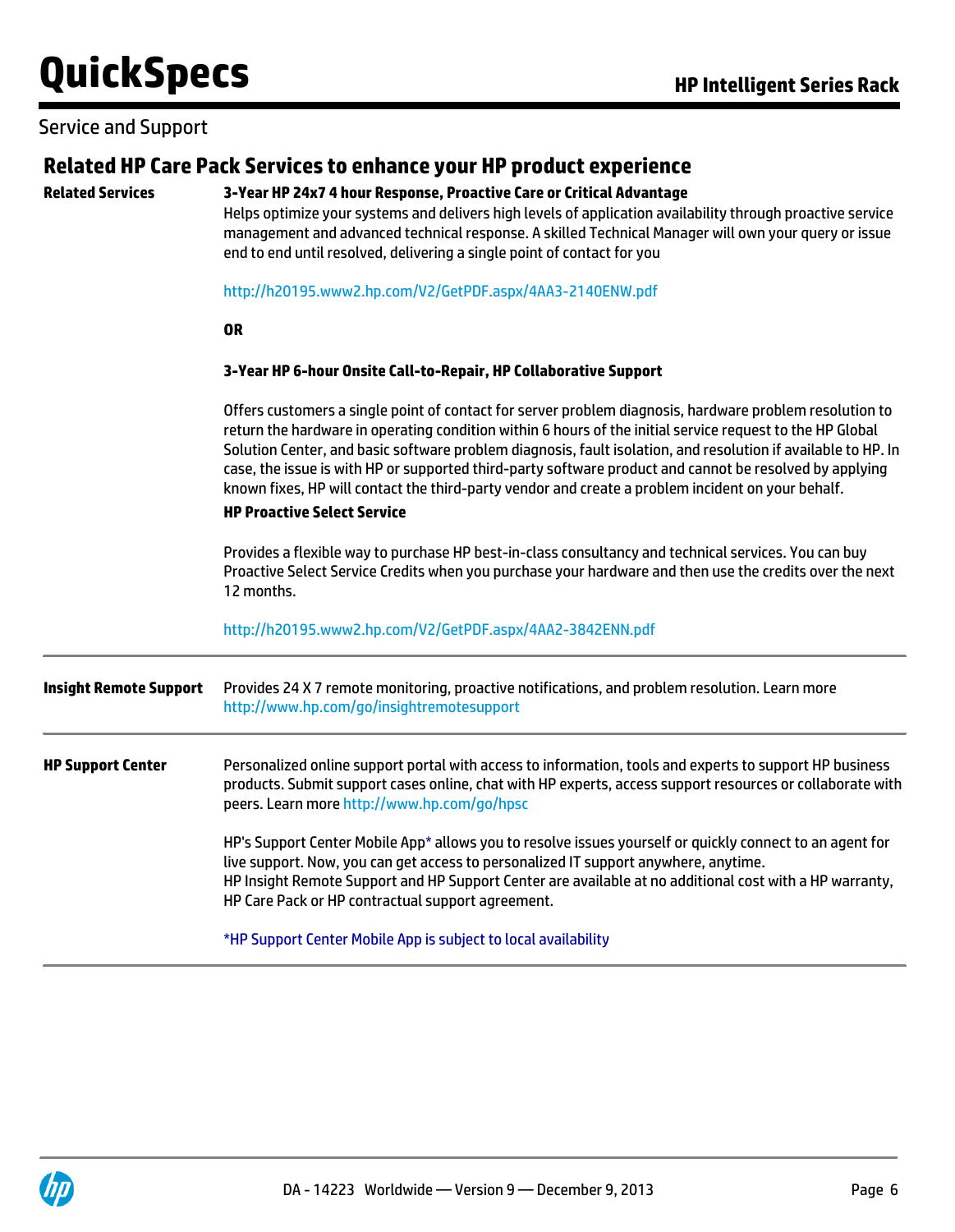| Service and Support                   |                                                                                                                                                                                                                                                                                                                                                                                                                                                                                                                                                                                                                                                     |
|---------------------------------------|-----------------------------------------------------------------------------------------------------------------------------------------------------------------------------------------------------------------------------------------------------------------------------------------------------------------------------------------------------------------------------------------------------------------------------------------------------------------------------------------------------------------------------------------------------------------------------------------------------------------------------------------------------|
| <b>Parts and materials</b>            | HP will provide HP-supported replacement parts and materials necessary to maintain the covered<br>hardware product in operating condition, including parts and materials for available and recommended<br>engineering improvements. Supplies and consumable parts will not be provided as part of this service;<br>standard warranty terms and conditions apply. Parts and components that have exceeded their maximum<br>supported lifetime and/or the maximum usage limitations as set forth in the manufacturer's operating<br>manual or the technical product data sheet will not be provided, repaired or replaced as part of this<br>service. |
| <b>Warranty / Service</b><br>Coverage | For ProLiant servers and storage systems, this service covers HP-branded hardware options qualified for<br>the server, purchased at the same time or afterward, internal to the enclosure, as well as external<br>monitors up to 22" and tower UPS products; these items will be covered at the same service level and for<br>the same coverage period as the server unless the maximum supported lifetime and/or the maximum<br>usage limitation has been exceeded. Coverage of the UPS battery is not included; standard warranty terms<br>and conditions apply.                                                                                  |
|                                       | The defective media retention service feature option applies only to Disk or eligible SSD/Flash Drives<br>replaced by HP due to malfunction. It does not apply to any exchange of Disk or SSD/Flash Drives that<br>have not failed. SSD/Flash Drives that are specified by HP as consumable parts and/or that have exceeded<br>maximum supported lifetime and/or the maximum usage limit as set forth in the manufacturer's operating<br>manual or the technical data sheet are not eligible for the defective media retention service feature option.                                                                                              |
| <b>For more information</b>           | To learn more on services for HP ESSN Options, please contact your HP sales representative or HP<br>Authorized Channel Partner. Or visit: http://www.hp.com/go/HPQO                                                                                                                                                                                                                                                                                                                                                                                                                                                                                 |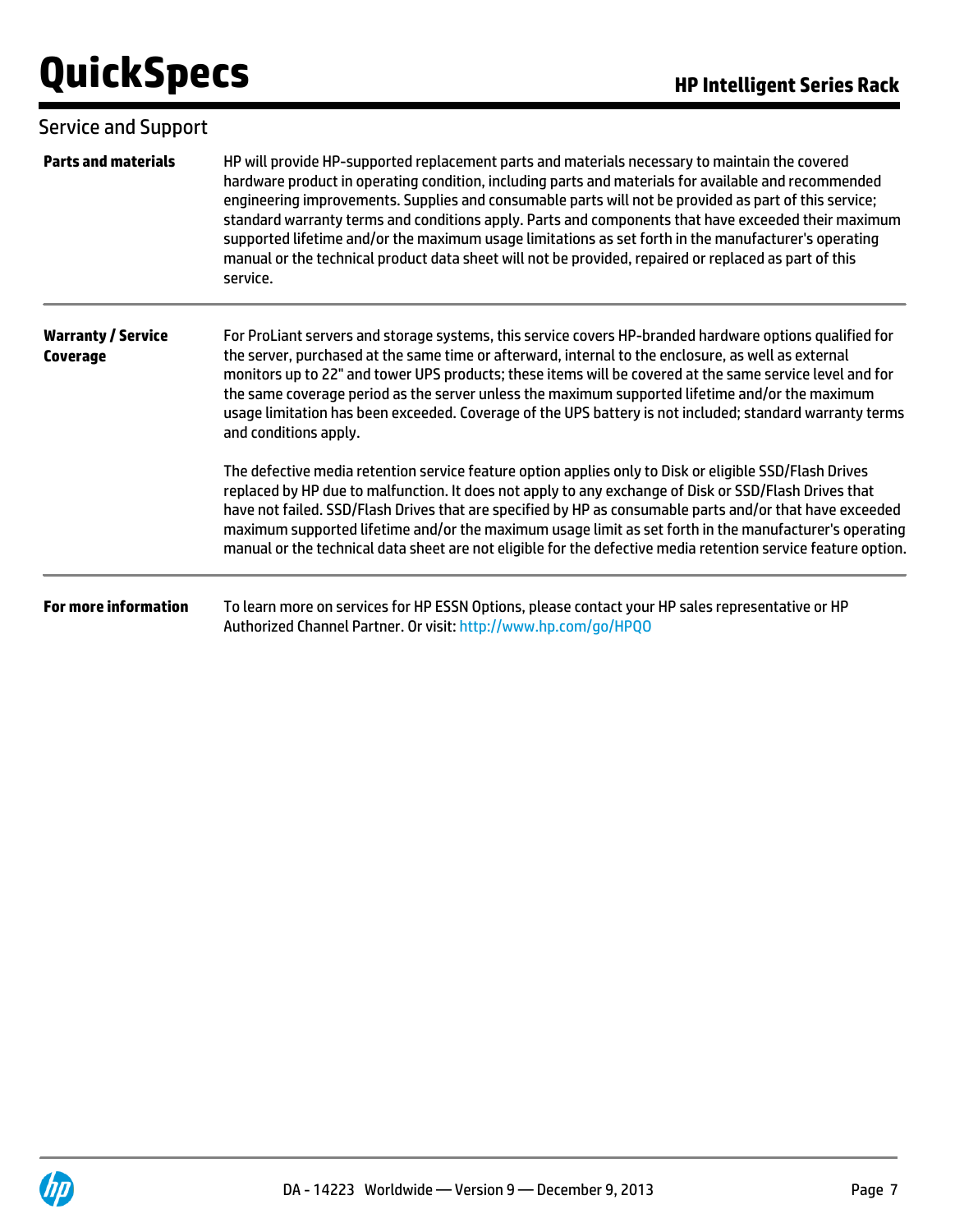### Related Options

Several options allow for quick and easy expansion of the HP Intelligent Series Racks to create a custom solution. **NOTE:** This is only a sampling of the many HP Rack options available. See the HP rack products Web site for more complete information at:<http://www.hp.com/products/rackoptions>. Contact your nearest HP Authorized Reseller or Service Provider for information about ordering HP parts. In the United States, HP can make arrangements to have your rack system installed by qualified Guaranteed Service Providers. This installation service covers the entire hardware installation sequence, from unpacking the components to routing cabling and running a test of the system.

| <b>HP Location Discovery</b><br><b>Kits</b> | HP 36U Location Discovery Kit<br><b>HP 42U Location Discovery Kit</b><br><b>HP 47U Location Discovery Kit</b><br><b>HP Location Discovery Contact Cover Kit</b><br><b>NOTE:</b> Location Discovery Services requires iLO Advanced v1.20 or greater. Advanced<br>integration with Insight Control requires Insight Control version 7.1.1 or greater.<br>NOTE: Contact covers protect Location Discovery strip contacts in unused rack U space<br>locations. Each Contact Cover Kit contains 25 covers.<br>NOTE: For additional information on HP Discovery Services please go to<br>www.hp.com/go/discoveryservices | <b>BW945A</b><br><b>BW946A</b><br><b>BW947A</b><br><b>BW942A</b> |
|---------------------------------------------|--------------------------------------------------------------------------------------------------------------------------------------------------------------------------------------------------------------------------------------------------------------------------------------------------------------------------------------------------------------------------------------------------------------------------------------------------------------------------------------------------------------------------------------------------------------------------------------------------------------------|------------------------------------------------------------------|
| <b>HP Baying Kits</b>                       | <b>HP Rack Baying Kit</b><br>NOTE: This kit can be used to connect HP racks of the same U height and depth<br>together.                                                                                                                                                                                                                                                                                                                                                                                                                                                                                            | <b>BW902A</b>                                                    |
|                                             | HP 1075-1200mm Offset Baying Kit<br>NOTE: This kit can be used to connect 1075mm to 1200mm racks of the same U height.                                                                                                                                                                                                                                                                                                                                                                                                                                                                                             | <b>BW941A</b>                                                    |
|                                             | HP 1M-1075mm Offset Baying Kit<br>NOTE: This kit can be used to connect 1075mm 11000 G2 Series or Intelligent Series<br>racks of the same U height to HP 10000 G2 Series 1000mm depth racks.                                                                                                                                                                                                                                                                                                                                                                                                                       | <b>BW952A</b>                                                    |
| <b>HP Airflow Optimization</b>              | <b>HP Rack Airflow Optimization Kit</b><br><b>NOTE:</b> The Airflow Optimization kit seals the gap between bayed racks to prevent hot<br>and cold air from mixing thus optimizing the temperature at which the chilled air enters<br>the racked servers.<br><b>NOTE:</b> When configuring racks through Factory Express, a Rack Optimization kit will<br>automatically ship with the rack. This kit is recommended for all other bayed rack<br>configurations also.                                                                                                                                                | <b>AF090A</b>                                                    |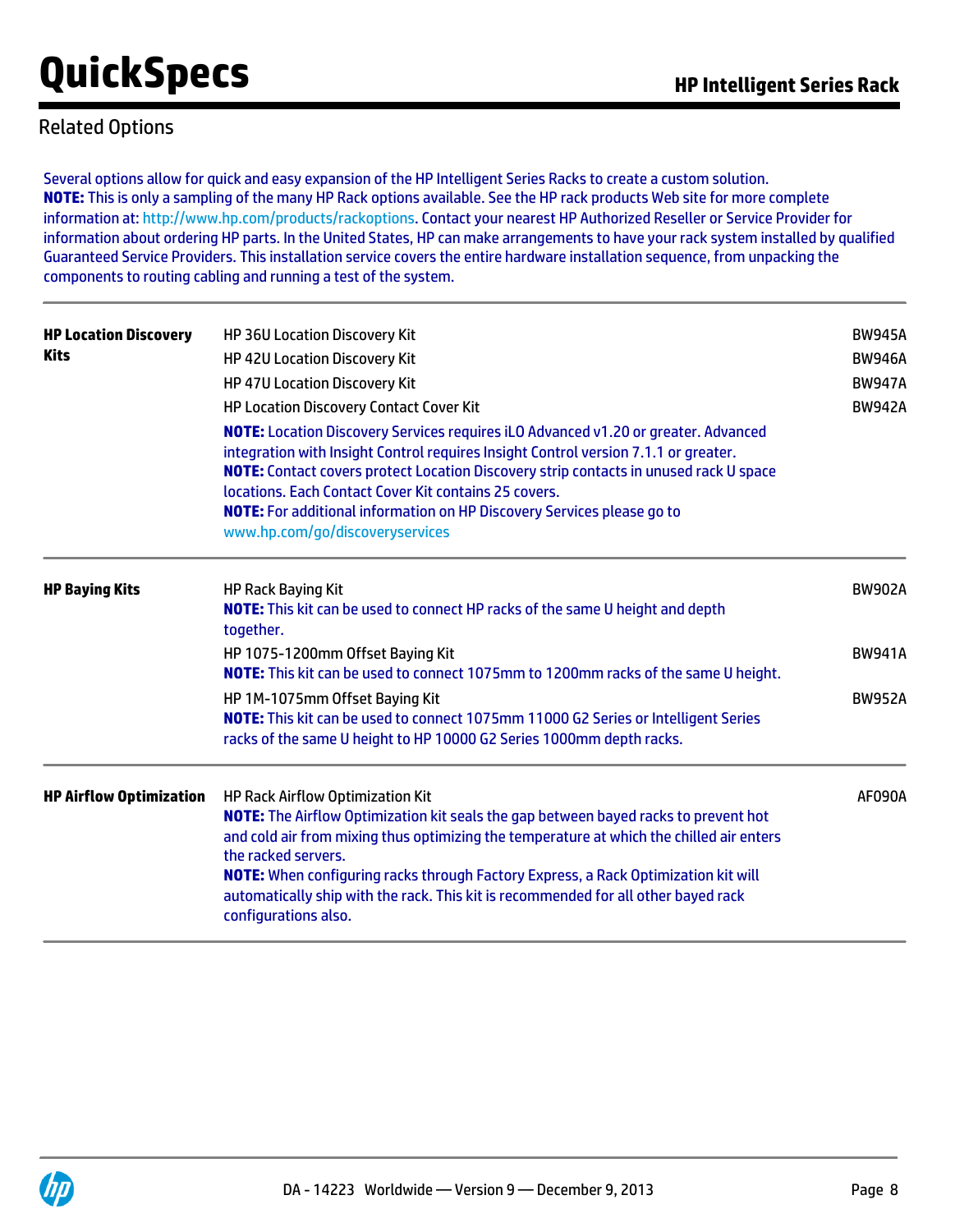| <b>Related Options</b>        |                                                                                                                                                                                                                                                                                                               |               |
|-------------------------------|---------------------------------------------------------------------------------------------------------------------------------------------------------------------------------------------------------------------------------------------------------------------------------------------------------------|---------------|
| <b>HP Sidewall Panel Kits</b> | HP 42U 1075mm Side Panel Kit                                                                                                                                                                                                                                                                                  | <b>BW906A</b> |
|                               | HP 42U 1200mm Side Panel Kit                                                                                                                                                                                                                                                                                  | <b>BW909A</b> |
|                               | HP 42U 1200mm Grey Side Panel Kit                                                                                                                                                                                                                                                                             | <b>TK764A</b> |
|                               | HP 47U 1075mm Side Panel Kit                                                                                                                                                                                                                                                                                  | <b>BW915A</b> |
|                               | HP 47U 1200mm Side Panel Kit                                                                                                                                                                                                                                                                                  | <b>BW916A</b> |
|                               | HP 47U 1200mm Grey Side Panel Kit                                                                                                                                                                                                                                                                             | <b>TK765A</b> |
|                               | HP 36U 1075mm Side Panel Kit                                                                                                                                                                                                                                                                                  | <b>BW898A</b> |
|                               | HP 36U 1200mm Side Panel Kit                                                                                                                                                                                                                                                                                  | <b>BW901A</b> |
|                               | NOTE: The lightweight, locking side panels for the Intelligent Series racks come in 3<br>sections for better handling                                                                                                                                                                                         |               |
|                               | <b>HP Rack Stabilization Kits</b> HP 600mm Rack Stabilizer Kit                                                                                                                                                                                                                                                | <b>BW932A</b> |
|                               | HP 600mm Heavy Duty V2 Stabilizer Kit                                                                                                                                                                                                                                                                         | <b>BW961A</b> |
|                               | HP 800mm Rack Stabilizer Kit                                                                                                                                                                                                                                                                                  | <b>BW933A</b> |
|                               | HP 9000 and 10000 Rack Ballast Kit                                                                                                                                                                                                                                                                            | 120672-B21    |
|                               | NOTE: The anti-tip stabilizer kits provide stability and support when equipment is<br>installed, removed or accessed within the rack. Heavy Duty stabilizer kits should be<br>used when a single racked component exceeds 200 lbs.                                                                            |               |
|                               | <b>NOTE:</b> The Ballast Option Kit is designed to provide additional stability and support<br>when used with the Stabilizer Kit. It is typically used when very heavy equipment is<br>routinely installed, removed or accessed within the rack. Compatible with HP 11000 G2<br>and Intelligent Series racks. |               |
| <b>HP Tie Down Kit</b>        | HP 600m Rack Tie Down Kit                                                                                                                                                                                                                                                                                     | <b>BW926A</b> |
|                               | NOTE: For HP Intelligent Series 600mm wide rack only. The tie down kit is used to                                                                                                                                                                                                                             |               |
|                               | secure the rack to the datacenter floor for seismic anchoring.                                                                                                                                                                                                                                                |               |
|                               | HP 800mm Rack Tie Down Kit<br>NOTE: For HP Intelligent Series 800mm wide rack only. The tie down kit is used to<br>secure the rack to the datacenter floor for seismic anchoring.                                                                                                                             | <b>BW927A</b> |
| <b>HP Universal 1U Filler</b> | HP 1U 10-pack Carbon Universal Filler Panel                                                                                                                                                                                                                                                                   | <b>BW928A</b> |
| <b>Panels</b>                 | HP 1U 100-pack Carbon Universal Filler Panel                                                                                                                                                                                                                                                                  | <b>BW929A</b> |
|                               | NOTE: The blanking panels are made from high grade molded plastic, and are designed<br>to be installed without tools. The use of blanking panels is recommended to ensure<br>proper airflow.                                                                                                                  |               |
|                               | NOTE: 0D1 may appear after the above selected part numbers on yours sales order if<br>factory integration is indicated.                                                                                                                                                                                       |               |
| <b>HP Rack Shelves</b>        | HP 10000 Rack 1U Monitor Utility Shelf                                                                                                                                                                                                                                                                        | 253449-B21    |
|                               | HP 100kg Sliding Shelf                                                                                                                                                                                                                                                                                        | 234672-B21    |

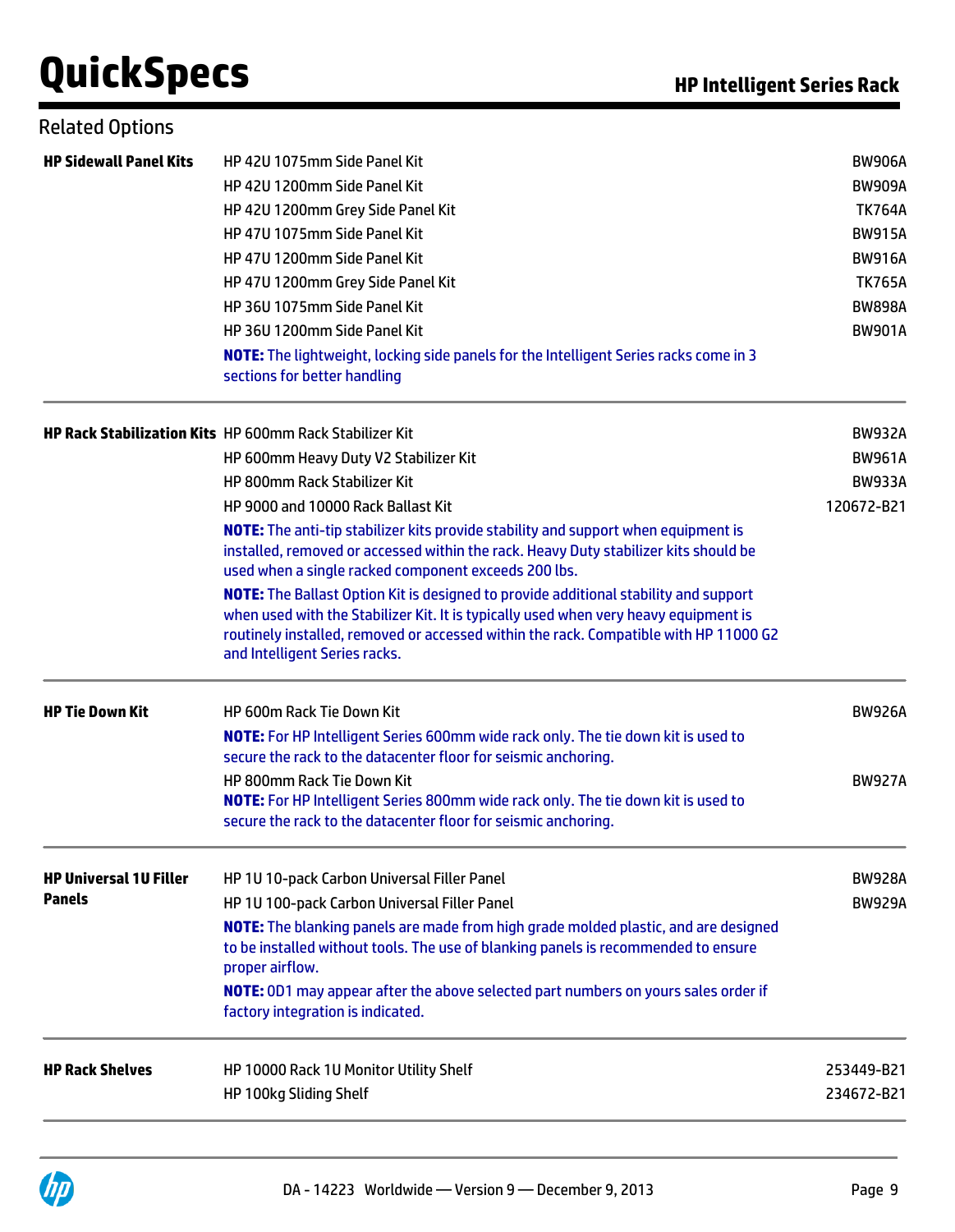| <b>Related Options</b>         |                                                                                                                                                                                                                                                                                                                                                                       |               |
|--------------------------------|-----------------------------------------------------------------------------------------------------------------------------------------------------------------------------------------------------------------------------------------------------------------------------------------------------------------------------------------------------------------------|---------------|
| <b>HP Locking Drawer</b>       | HP 2U Universal Locking Drawer<br>NOTE: This product mounts on HP 10000, 11000 G2, and Intelligent Series racks with<br>sliding rails and is used to store CD's, Instruction manuals, tools, and any other items<br>that are frequently used at the rack. Drawer includes lock.<br>NOTE: 0D1 may appear after the above selected part numbers on yours sales order if | 361591-B21    |
|                                | factory integration is indicated.                                                                                                                                                                                                                                                                                                                                     |               |
| <b>HP Cable Management</b>     | HP Quarter Turn Hook and Loop 10 Pack Kit                                                                                                                                                                                                                                                                                                                             | <b>BW963A</b> |
| <b>Kits</b>                    | HP Quarter Turn Hook and Loop 100 Pack Kit                                                                                                                                                                                                                                                                                                                            | <b>BW964A</b> |
|                                | NOTE: Quarter turn hook and loop straps attach to the accessory bracket in the rear of<br>the rack without tools.                                                                                                                                                                                                                                                     |               |
|                                | NOTE: 0D1 may appear after the above selected part numbers on yours sales order if<br>factory integration is indicated.                                                                                                                                                                                                                                               |               |
|                                | <b>Compag Cable Management D Rings</b>                                                                                                                                                                                                                                                                                                                                | 168233-B21    |
|                                | HP Rack Cable Management Velcro Clips                                                                                                                                                                                                                                                                                                                                 | 379820-B21    |
|                                | HP Rack Cable Management Kit                                                                                                                                                                                                                                                                                                                                          | <b>AF099A</b> |
|                                | NOTE: The HP Rack Cable Management Kit includes a 1U and 2U front cable entry panel<br>with brush inserts, 2x crossover cable brackets, 10x D-rings, 10x 8 inch hook and loop<br>straps, 10x 10 inch hook and loop straps, mounting hardware                                                                                                                          |               |
| <b>HP Rack Top Cable Trays</b> | HP 600 Wide Rack Top Cable Tray                                                                                                                                                                                                                                                                                                                                       | 383982-B21    |
|                                | HP 800 Wide Rack Top Cable Tray                                                                                                                                                                                                                                                                                                                                       | 383983-B21    |
|                                | HP Rack Top Cable Mgmt Transfer Tray<br><b>NOTE:</b> HP Rack Top Cable Tray connects two aisles of racks with HP Rack Top Cable<br>Trays to run overhead cables                                                                                                                                                                                                       | 383984-B21    |
| <b>HP Rack Top Fan kits</b>    | HP 10000 Rack Roof Mount Fan (110V) Kit                                                                                                                                                                                                                                                                                                                               | 257413-B21    |
|                                | HP 10000 Rack Roof Mount Fan (220V) Kit                                                                                                                                                                                                                                                                                                                               | 257414-B21    |

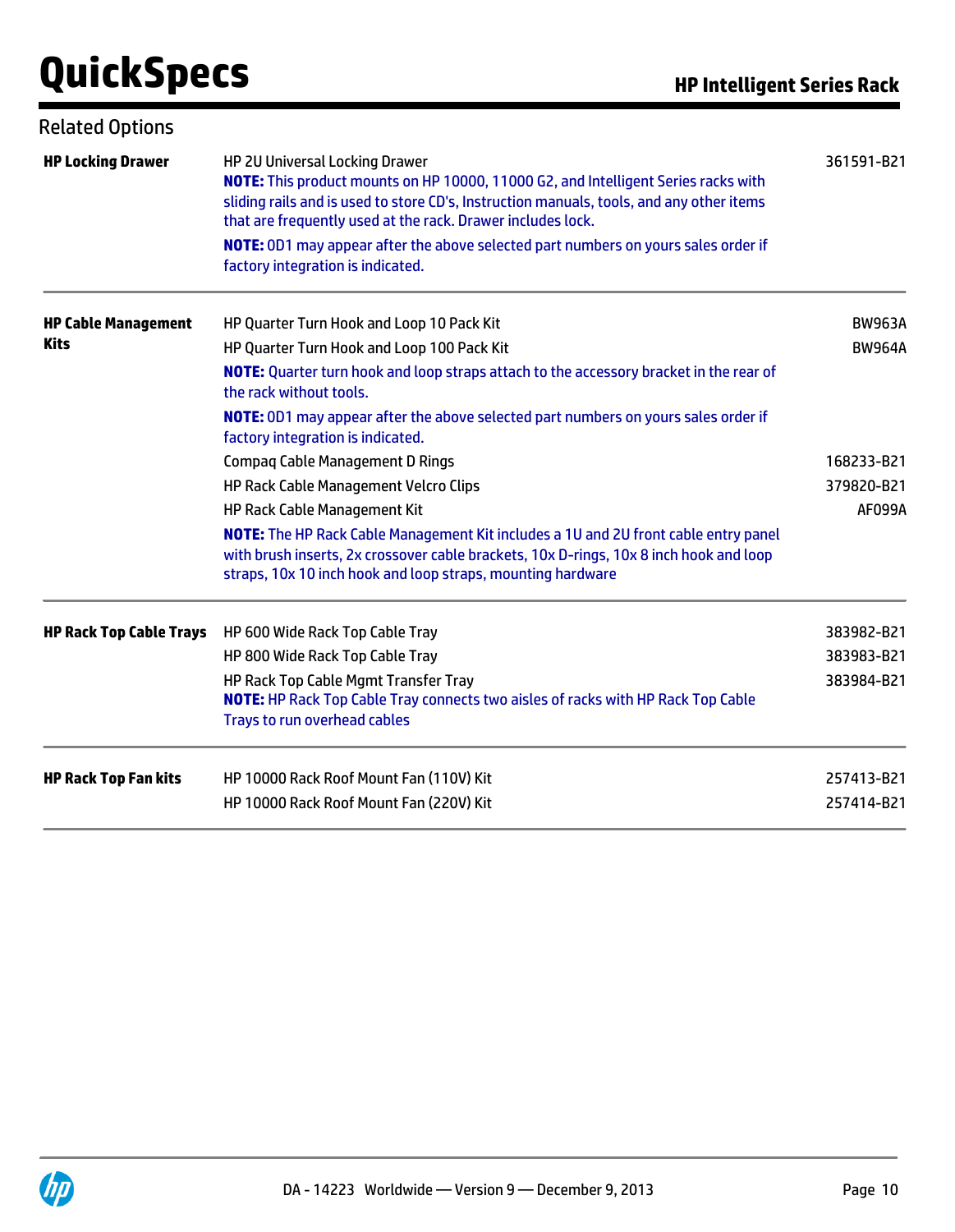| <b>Related Options</b>                           |                                                                                                                                                                                                                                                                                                                                                                                                    |               |
|--------------------------------------------------|----------------------------------------------------------------------------------------------------------------------------------------------------------------------------------------------------------------------------------------------------------------------------------------------------------------------------------------------------------------------------------------------------|---------------|
| <b>HP Grounding Kit</b>                          | <b>HP Rack Grounding Kit</b><br><b>NOTE:</b> 0D1 may appear after the above selected part numbers on yours sales order if<br>factory integration is indicated.                                                                                                                                                                                                                                     | <b>BW891A</b> |
| <b>HP Rack Air Duct Kits</b>                     | <b>HP Air Duct Kit</b>                                                                                                                                                                                                                                                                                                                                                                             | <b>BW937A</b> |
|                                                  | HP Grey Air Duct Kit<br>NOTE: HP Rack Air Duct kits channel hot exhaust air from the rear of the rack directly in                                                                                                                                                                                                                                                                                  | <b>TK770A</b> |
|                                                  | to ceiling return plenums (hot air returns) to eliminate air mixing in the datacenter and<br>increase cooling efficiency. The HP Rack Air Duct kit is compatible with HP Intelligent Air<br>Duct Racks BW910A, BW936A, TK766A, and TK767A. The HP Rack Air Duct Kit is<br>adjustable for ceilings from 38.75 inches to 69 inches (98.5 cm to 175 cm) above top of<br>HP Intelligent Air Duct Rack. |               |
| <b>HP Hardware Kit</b>                           | <b>HP Rack Hardware Kit</b><br>NOTE: The HP Rack Hardware Kit includes 24x M6 cage nuts, 24x M6x16 T25 screws,<br>10x 5mm thread clip nuts, 10x 6mm thread clip nuts, cage nut tool, and 5x Quarter turn<br>hook and loop straps.                                                                                                                                                                  | <b>H6J85A</b> |
| <b>HP Adjustable Rails</b>                       | Depth Adjustable Fixed Rail Kit                                                                                                                                                                                                                                                                                                                                                                    | 332558-B21    |
| <b>HP Rack Branding Kit</b>                      | <b>HP Custom Door Branding Kit</b>                                                                                                                                                                                                                                                                                                                                                                 | <b>BW935A</b> |
| HP Intelligent Series Door HP 42U Front Door Kit | NOTE: Doors are included in all HP Intelligent Series racks. Intelligent Series Rack doors<br>are made available for customers that wish to replace a 10000 G2 or 11000 G2 Series<br>door with the Intelligent Series rack door for uniformity of appearance in the<br>datacenter.                                                                                                                 | <b>BW934A</b> |

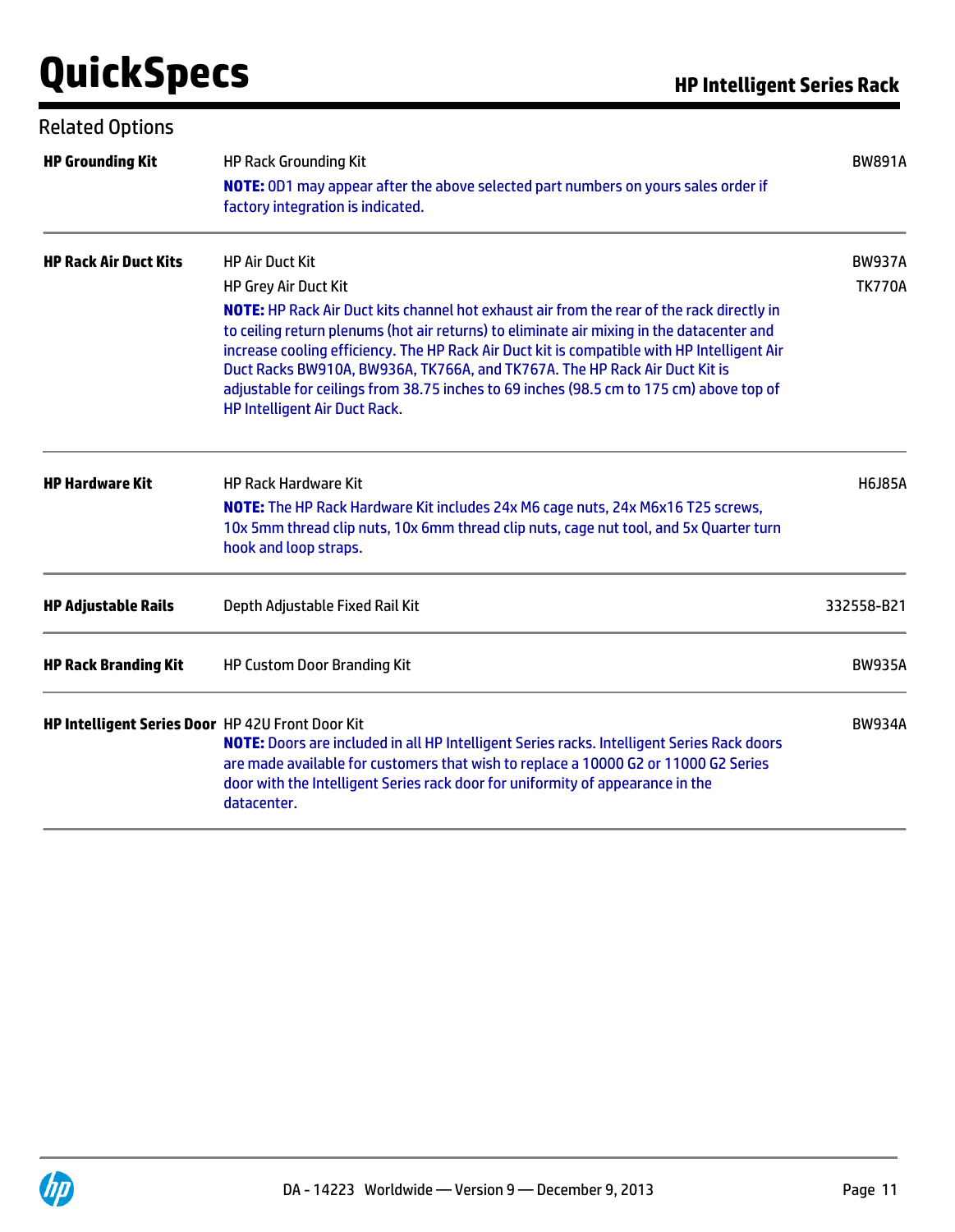### Related Options

| <b>HP Keyboard and</b>       | HP TFT7600 G2 KVM Console and Monitor (TFT7600 G2)                                           |               |
|------------------------------|----------------------------------------------------------------------------------------------|---------------|
| <b>Monitors</b>              | HP TFT7600 G2 KVM Console Rackmount Keyboard US Monitor                                      | AZ870A        |
|                              | HP TFT7600 G2 KVM Console Rackmount Keyboard UK Monitor                                      | AZ871A        |
|                              | HP TFT7600 G2 KVM Console Rackmount Keyboard DE Monitor                                      | AZ872A        |
|                              | HP TFT7600 G2 KVM Console Rackmount Keyboard FR Monitor                                      | AZ873A        |
|                              | HP TFT7600 G2 KVM Console Rackmount Keyboard IT Monitor                                      | AZ874A        |
|                              | HP TFT7600 G2 KVM Console Rackmount Keyboard ES Monitor                                      | AZ875A        |
|                              | HP TFT7600 G2 KVM Console Rackmount Keyboard DK Monitor                                      | AZ876A        |
|                              | HP TFT7600 G2 KVM Console Rackmount Keyboard NO Monitor                                      | AZ877A        |
|                              | HP TFT7600 G2 KVM Console Rackmount Keyboard SE/FI Monitor                                   | AZ878A        |
|                              | HP TFT7600 G2 KVM Console Rackmount Keyboard CH Monitor                                      | AZ879A        |
|                              | HP TFT7600 G2 KVM Console Rackmount Keyboard PT Monitor                                      | AZ880A        |
|                              | HP TFT7600 G2 KVM Console Rackmount Keyboard BE Monitor                                      | AZ881A        |
|                              | HP TFT7600 G2 KVM Console Rackmount Keyboard JP Monitor                                      | AZ882A        |
|                              | HP TFT7600 G2 KVM Console Rackmount Keyboard RU Monitor                                      | AZ883A        |
|                              | HP TFT7600 G2 KVM Console Rackmount Keyboard Intl Monitor                                    | AZ884A        |
|                              | HP TFT7600 G2 KVM Console Rackmount Keyboard US TAA Monitor                                  | AZ885A        |
| <b>HP Basic Distribution</b> | <b>HP Basic Power Distribution Unit: 1U/0U Version</b>                                       |               |
| <b>Units (bPDU)</b>          | HP 1.9kVA 120 Volt 12 Outlet NA/JP Basic Power Distribution Unit                             | <b>H5M54A</b> |
|                              | HP 3.6kVA 200-240 Volt 12 Outlet WW Basic Power Distribution Unit                            | <b>H5M56A</b> |
|                              | HP Basic Power Distribution Unit: Half Height Version                                        |               |
|                              | HP 2.8kVA 120 Volt 18 Outlet NA/JP Basic Power Distribution Unit                             | <b>H5M55A</b> |
|                              | HP 3.6kVA 200-240 Volt 20 Outlet WW Basic Power Distribution Unit                            | <b>H5M57A</b> |
|                              | HP 4.9kVA 208 Volt 20 Outlet NA/JP Basic Power Distribution Unit                             | <b>H5M58A</b> |
|                              | HP 7.3kVA 230 Volt 20 Outlet INTL Basic Power Distribution Unit                              | <b>H5M68A</b> |
|                              | HP 8.6kVA 208 Volt Three Phase 18 Outlet NA/JP Basic Power Distribution Unit                 | <b>H5M61A</b> |
|                              | HP Basic Power Distribution Unit: Mid Height Version                                         |               |
|                              | HP 4.9kVA 208 Volt 30 Outlet NA/JP Basic Power Distribution Unit                             | <b>H5M59A</b> |
|                              | HP 7.3kVA 230 Volt 30 Outlet INTL Basic Power Distribution Unit                              | <b>H5M70A</b> |
|                              | HP 8.3kVA 208 Volt 36 Outlet NA/JP Basic Power Distribution Unit                             | <b>H5M60A</b> |
|                              | HP 11kVA 230 Volt 36 Outlet INTL Basic Power Distribution Unit                               | <b>H5M71A</b> |
|                              | HP Hardwired 200-240 Volt 36 Outlet WW Basic Power Distribution Unit                         | <b>H5M75A</b> |
|                              | HP 5.7kVA 208 Volt Three Phase 27 Outlet NA/JP Dual Voltage Basic Power Distribution<br>Unit | <b>H5M63A</b> |
|                              | HP 8.6kVA 208 Volt Three Phase 30 Outlet NA/JP Dual Voltage Basic Power Distribution<br>Unit | <b>H5M64A</b> |
|                              | HP 8.6kVA 208 Volt Three Phase 30 Outlet NA/JP Basic Power Distribution Unit                 | <b>H5M62A</b> |
|                              | HP 11kVA 400 Volt Three Phase 30 Outlet INTL Basic Power Distribution Unit                   | <b>H5M72A</b> |
|                              | HP Basic Power Distribution Unit: Full Height Version                                        |               |
|                              | HP 11kVA 400 Volt Three Phase 42 Outlet INTL Basic Power Distribution Unit                   | <b>H5M73A</b> |

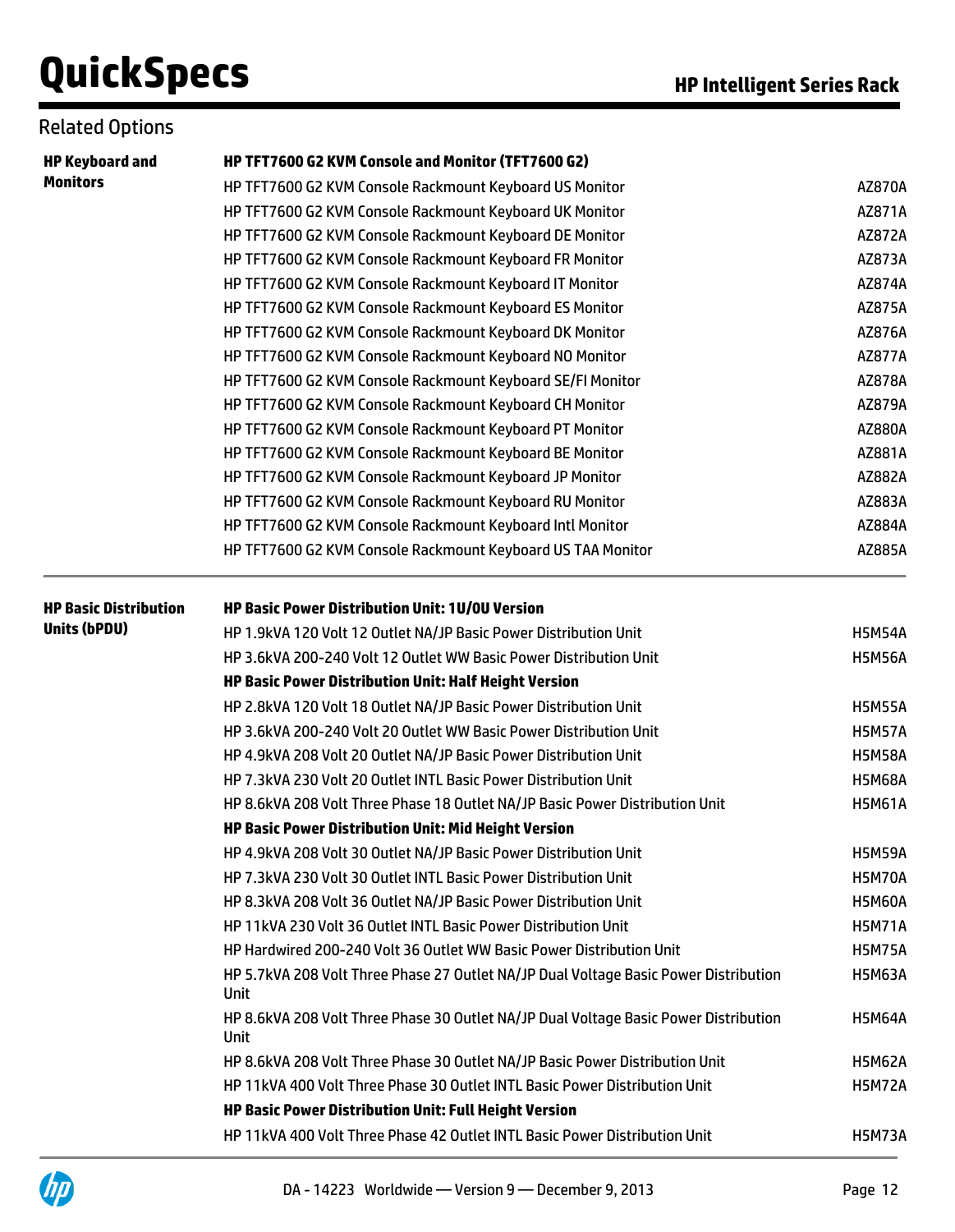| <b>Related Options</b>          |                                                                                                                                                              |               |
|---------------------------------|--------------------------------------------------------------------------------------------------------------------------------------------------------------|---------------|
|                                 | HP 11kVA 400 Volt Three Phase 42 Outlet NA Basic Power Distribution Unit<br><b>HP Basic Power Distribution Unit: 480/277 Volt Version</b>                    | <b>H5M67A</b> |
|                                 | HP 13.2kVA 480 Volt Three Phase 15 Outlet NA Basic Power Distribution Unit                                                                                   | <b>H3X07A</b> |
|                                 | HP 19.9kVA 480 Volt Three Phase 30 Outlet NA Basic Power Distribution Unit                                                                                   | <b>H3X08A</b> |
|                                 | NOTE: Additional HP Power Distribution Units are available. For a complete list of all HP<br>PDUs and additional information: please visit www.hp.com/go/pdu |               |
| <b>HP Remote Monitoring</b>     | <b>HP Remote Monitored Power Distribution Unit: 1U Version</b>                                                                                               |               |
| <b>Power Distribution Units</b> | HP 2.8kVA 120 Volt 12 Outlet NA/JP Monitored Power Distribution Unit                                                                                         | <b>D9N43A</b> |
| (mPDU)                          | HP 3.6kVA 200-240 Volt 12 Outlet WW Monitored Power Distribution Unit                                                                                        | <b>D9N46A</b> |
|                                 | HP 4.9kVA 208 Volt 12 Outlet NA/JP Monitored Power Distribution Unit                                                                                         | <b>D9N44A</b> |
|                                 | HP Remote Monitored Power Distribution Unit: Half Height Version                                                                                             |               |
|                                 | HP 3.6kVA 200-240 Volt 16 Outlet WW Monitored Power Distribution Unit                                                                                        | <b>D9N45A</b> |
|                                 | HP Remote Monitored Power Distribution Unit: Mid Height Version                                                                                              | <b>D9N47A</b> |
|                                 | HP 4.9kVA 208 Volt 24 Outlet NA/JP Monitored Power Distribution Unit                                                                                         | <b>D9N48A</b> |
|                                 | HP 7.3kVA 230 Volt 24 Outlet INTL Monitored Power Distribution Unit                                                                                          | <b>D9N51A</b> |
|                                 | HP 8.6kVA 208 Volt Three Phase 21 Outlet NA/JP Monitored Power Distribution Unit                                                                             |               |
|                                 | HP 5.7kVA 208 Volt Three Phase 21 Outlet NA/JP Dual Voltage Monitored Power<br><b>Distribution Unit</b>                                                      | <b>D9N52A</b> |
|                                 | HP 8.6kVA 208 Volt Three Phase 24 Outlet NA/JP Dual Voltage Monitored Power<br><b>Distribution Unit</b>                                                      | <b>D9N53A</b> |
|                                 | HP 11kVA 400 Volt Three Phase 21 Outlet INTL Monitored Power Distribution Unit                                                                               | <b>D9N55A</b> |
|                                 | HP Remote Monitored Power Distribution Unit: Full Height Version                                                                                             |               |
|                                 | HP 8.3kVA 208 Volt 33 Outlet NA Monitored Power Distribution Unit                                                                                            | <b>D9N49A</b> |
|                                 | HP 7.3kVA 230 Volt 36 Outlet INTL Monitored Power Distribution Unit                                                                                          | <b>D9N50A</b> |
|                                 | HP 11kVA 400 Volt Three Phase 33 Outlet INTL Monitored Power Distribution Unit                                                                               | <b>D9N57A</b> |
|                                 | HP 14.4kVA 208 Volt Three Phase 24 Outlet NA Monitored Power Distribution Unit                                                                               | <b>D9N58A</b> |
|                                 | HP 16.6kVA 400 Volt Three Phase 33 Outlet NA Monitored Power Distribution Unit                                                                               | <b>D9N61A</b> |
|                                 | HP 17.3kVA 208 Volt Three Phase 27 Outlet NA/JP Monitored Power Distribution Unit                                                                            | <b>D9N54A</b> |
|                                 | HP 17.3kVA 208 Volt Three Phase 24 Outlet NA/JP Monitored Power Distribution Unit                                                                            | <b>D9N59A</b> |
|                                 | HP 22kVA 400 Volt Three Phase 24 Outlet INTL Monitored Power Distribution Unit                                                                               | D9N60A        |
|                                 | HP 22kVA 400 Volt Three Phase 33 Outlet INTL Monitored Power Distribution Unit                                                                               | <b>D9N56A</b> |
|                                 | HP 16.6kVA 400 Volt Three Phase 24 Outlet NA Monitored Power Distribution Unit                                                                               | D9N62A        |
|                                 | HP 19.9kVA 480 Volt Three Phase 30 Outlet NA Monitored Power Distribution Unit                                                                               | <b>D9N63A</b> |
|                                 | <b>HP Environmental Sensor for Remote Monitored PDUs</b>                                                                                                     |               |
|                                 | <b>HP Environmental Sensor for Remote Monitored PDUs</b>                                                                                                     | <b>E2D53A</b> |
|                                 | <b>NOTE:</b> Please see the QuickSpecs for additional information:                                                                                           |               |
|                                 | http://h18000.www1.hp.com/products/quickspecs/14669_div/14669_div.html<br>(Worldwide)                                                                        |               |

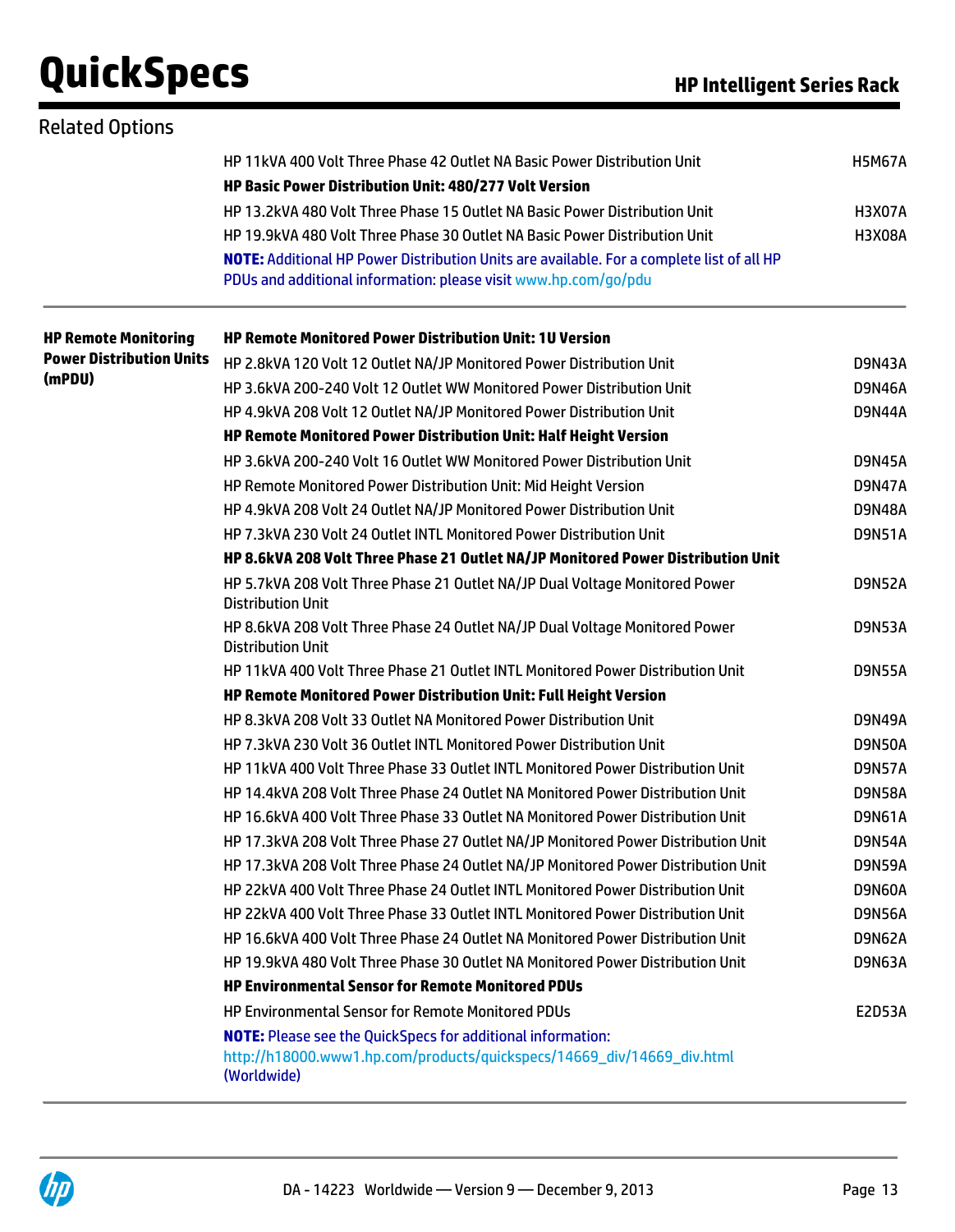### Related Options

| <b>Distribution Unit (iPDU)</b> |                                                                                                                                                                                                                                                                                                                             |               |
|---------------------------------|-----------------------------------------------------------------------------------------------------------------------------------------------------------------------------------------------------------------------------------------------------------------------------------------------------------------------------|---------------|
|                                 | HP 4.9kVA 24A Single Phase NA/JP Core Intelligent Modular Power Distribution Unit                                                                                                                                                                                                                                           | <b>AF520A</b> |
|                                 | HP 8.3kVA 40A Single Phase NA/JP Core Intelligent Modular Power Distribution Unit                                                                                                                                                                                                                                           | <b>AF521A</b> |
|                                 | HP 8.6kVA 24A Three Phase NA/JP Core Intelligent Modular Power Distribution Unit                                                                                                                                                                                                                                            | <b>AF522A</b> |
|                                 | HP 14.4kVA 40A Three Phase NA/JP Intelligent Modular Power Distribution Unit                                                                                                                                                                                                                                                | <b>AF533A</b> |
|                                 | HP 17.3kVA 48A Three Phase NA/JP Core Intelligent Modular Power Distribution Unit                                                                                                                                                                                                                                           | AF523A        |
|                                 | HP 11.4kVA 16A 415V Three Phase L22-20 NA Core Intelligent Power Distribution Unit                                                                                                                                                                                                                                          | AF900A        |
|                                 | HP 17.3kVA 24A 415V Three Phase L22-30 NA Core Intelligent Power Distribution Unit                                                                                                                                                                                                                                          | AF902A        |
|                                 | HP 17.3kVA 24A 415V Three Phase IEC309 NA Core Intelligent Power Distribution Unit                                                                                                                                                                                                                                          | AF901A        |
|                                 | HP 7.3kVA 32A Single Phase INTL Core Intelligent Modular Power Distribution Unit                                                                                                                                                                                                                                            | <b>AF525A</b> |
|                                 | HP 11kVA 16A Three Phase INTL Core Intelligent Modular Power Distribution Unit                                                                                                                                                                                                                                              | <b>AF526A</b> |
|                                 | HP 22kVA 32A Three Phase INTL Core Intelligent Modular Power Distribution Unit                                                                                                                                                                                                                                              | <b>AF527A</b> |
|                                 | HP 12 Outlet Intelligent Power Distribution Unit Cores                                                                                                                                                                                                                                                                      |               |
|                                 | HP 17.3kVA 48A 208V Three Phase 12 Outlet Core NA/JP Intelligent Power Distribution<br>Unit                                                                                                                                                                                                                                 | AF535A        |
|                                 | HP 17.3kVA 24A 415V Three Phase 12 Outlet Core NA/JP Intelligent Power Distribution<br><b>Unit</b>                                                                                                                                                                                                                          | <b>AF537A</b> |
|                                 | HP 22kVA 32A 400V Three Phase 12 Outlet Core INTL Intelligent Power Distribution Unit                                                                                                                                                                                                                                       | <b>AF538A</b> |
|                                 | HP Intelligent Power Distribution Unit Extension Bar Kits                                                                                                                                                                                                                                                                   |               |
|                                 | HP 5xC13 Intelligent PDU Extension Bar G2 Kit                                                                                                                                                                                                                                                                               | <b>AF547A</b> |
|                                 | <b>NOTE:</b> Intelligent Extensions Bars have individually monitored outlets that are also<br>individually switchable for power cycling attached equipment. Each individual C13<br>outlet has Power Line Communications to support Intelligent Power Discovery when<br>connected to PLC enabled common slot power supplies. |               |
|                                 | HP 5xC13 Outlets Power and UID LEDs Pair Standard Extension Bar                                                                                                                                                                                                                                                             | <b>AF528A</b> |
|                                 | <b>NOTE:</b> Standard (non-intelligent) Extension Bars are monitored as a single load<br>segment and do not support Intelligent Power Discovery AF528A                                                                                                                                                                      |               |
|                                 | NOTE: Additional HP Power Distribution Units are available. For a complete list of all HP                                                                                                                                                                                                                                   |               |
|                                 | PDUs and additional information: please visit www.hp.com/go/pdu                                                                                                                                                                                                                                                             |               |
| <b>HP R1500 G3</b>              | HP R1.5kVA G3 1U NA Uninterruptible Power System                                                                                                                                                                                                                                                                            | AF469A        |
| <b>Uninterruptible Power</b>    | HP R1.5kVA G3 1U JP/TW Uninterruptible Power System                                                                                                                                                                                                                                                                         | AF470A        |
| <b>Supply (UPS)</b>             | HP R1.5kVA G3 1U INTL Uninterruptible Power System                                                                                                                                                                                                                                                                          | AF471A        |
|                                 | <b>NOTE:</b> Please see the QuickSpecs for additional information:<br>http://h18000.www1.hp.com/products/quickspecs/14059_div/14059_div.html<br>(Worldwide)                                                                                                                                                                 |               |

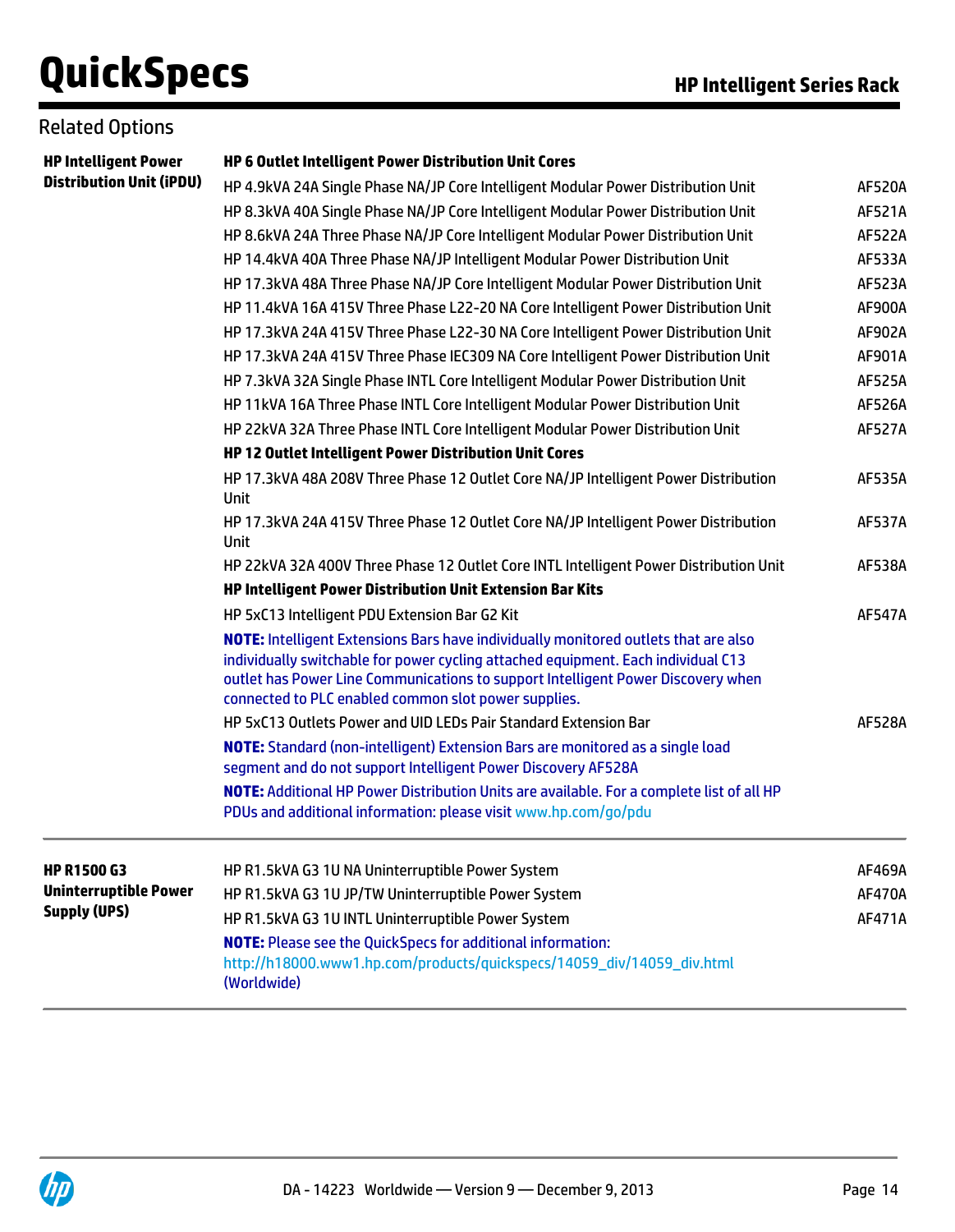| <b>Related Options</b>                                                             |                                                                                                                                                                                                                                                                                                                                                                                                 |                            |
|------------------------------------------------------------------------------------|-------------------------------------------------------------------------------------------------------------------------------------------------------------------------------------------------------------------------------------------------------------------------------------------------------------------------------------------------------------------------------------------------|----------------------------|
| <b>HP R/T3000 G2</b><br><b>Uninterruptible Power</b><br>System (UPS)               | HP R/T3000 G2 2U L530 Low Voltage NA/JP Uninterruptible Power System<br>HP R/T3000 G2 2U L620 High Voltage NA/JP Uninterruptible Power System<br>HP R/T3000 G2 2U Detachable Cord High Voltage INTL Uninterruptible Power System<br><b>NOTE:</b> Please see the QuickSpecs for additional information:<br>http://h18000.www1.hp.com/products/quickspecs/14058_div/14058_div.html<br>(Worldwide) | AF466A<br>AF467A<br>AF468A |
| <b>Power Systems (UPS)</b>                                                         | HP R5000 Uninterruptible HP R5KVA 3U L630 High Voltage NA/JP Uninterruptible Power System<br>HP R5KVA 3U IEC309-32A High Voltage INTL Uninterruptible Power System<br><b>NOTE:</b> Please see the QuickSpecs additional information:<br>http://h18000.www1.hp.com/products/quickspecs/14109_div/14109_div.html<br>(Worldwide)                                                                   | AF460A<br>AF461A           |
| <b>Power Systems (UPS)</b>                                                         | HP R7000 Uninterruptible HP R7KVA 4U 50A High Voltage NA/JP Uninterruptible Power System<br>HP R7KVA 4U IEC-32A High Voltage INTL Uninterruptible Power System<br><b>NOTE:</b> Please see the QuickSpecs additional information:<br>http://h18000.www1.hp.com/products/quickspecs/14110_div/14110_div.html<br>(Worldwide)                                                                       | AF462A<br>AF463A           |
| <b>HP R12000/3 3 Phase</b><br><b>Uninterruptible Power</b><br><b>Systems (UPS)</b> | HP R12000/3 12000VA Three Phase NA 6U Rackmount Uninterruptible Power System<br>HP R12000/3 12000VA Three Phase INTL 6U Rackmount Uninterruptible Power System<br><b>NOTE:</b> Please see the QuickSpecs additional information:<br>http://h18000.www1.hp.com/products/quickspecs/12857_div/12857_div.html<br>(Worldwide)                                                                       | <b>AF429A</b><br>AF430A    |
| <b>HP 1x4 Console Switch</b>                                                       | HP 1x4 USB/PS2 KVM Console Switch<br>HP 1x4 KVM Console 6ft PS2 Cable<br>HP 1x4 KVM Console 6ft USB Cable<br><b>NOTE:</b> USB cable required for supporting USB peripherals.<br><b>NOTE:</b> Please see the QuickSpecs for additional information:<br>http://h18000.www1.hp.com/products/quickspecs/12662_div/12662_div.html<br>(Worldwide)                                                     | AF611A<br>AF612A<br>AF613A |

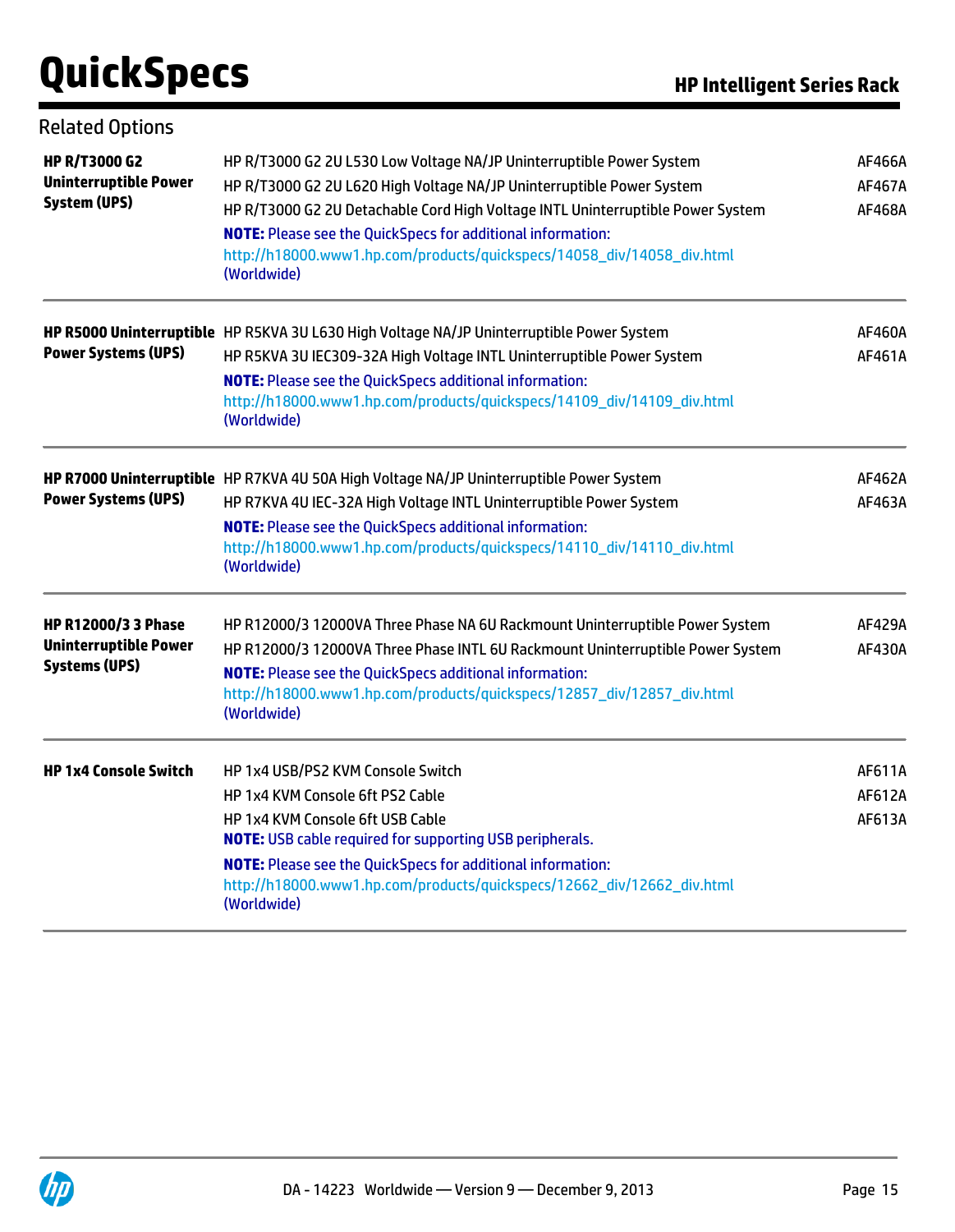### Related Options

| <b>HP KVM Switch Options</b> | <b>HP Server Console Switches</b>                                                                                                                                                                     |               |  |  |  |
|------------------------------|-------------------------------------------------------------------------------------------------------------------------------------------------------------------------------------------------------|---------------|--|--|--|
|                              | HP Server Console 0x2x8 Port Analog Switch                                                                                                                                                            | AF616A        |  |  |  |
|                              | HP Server Console 0x2x16 Port Analog Switch                                                                                                                                                           | AF617A        |  |  |  |
|                              | HP TAA 0x2x16xKVM Server Console G2 Switch                                                                                                                                                            | AF626A        |  |  |  |
|                              | <b>NOTE:</b> Please see the QuickSpecs for additional information:                                                                                                                                    |               |  |  |  |
|                              | http://h18000.www1.hp.com/products/quickspecs/11834_div/11834_div.html<br>(Worldwide)                                                                                                                 |               |  |  |  |
|                              | <b>HP Server Console Switch G2 with Virtual Media &amp; CAC</b>                                                                                                                                       |               |  |  |  |
|                              | HP 0x2x16 KVM Server Console Switch G2 with Virtual Media CAC Software                                                                                                                                | AF618A        |  |  |  |
|                              | HP 0x2x32 KVM Server Console Switch G2 with Virtual Media CAC Software                                                                                                                                | AF619A        |  |  |  |
|                              | HP KVM Console PS2/USB Virtual Media CAC Interface Adapter<br><b>NOTE:</b> Requires PS/2 mouse and keyboard connections and one USB port on server.                                                   | AF624A        |  |  |  |
|                              | HP KVM Console USB Virtual Media CAC Interface Adapter                                                                                                                                                | AF623A        |  |  |  |
|                              | HP KVM Console Serial/Power G2 Interface Adapter<br><b>NOTE: VT100 True Serial.</b>                                                                                                                   | <b>AF625A</b> |  |  |  |
|                              | <b>NOTE:</b> Please see the QuickSpecs for additional information:<br>http://h18000.www1.hp.com/products/quickspecs/13475_div/13475_div.html<br>(Worldwide)                                           |               |  |  |  |
|                              | <b>HP IP Console Switch G2 with Virtual Media &amp; CAC</b>                                                                                                                                           |               |  |  |  |
|                              | HP 1x1Ex8 KVM IP Console Switch G2 with Virtual Media CAC Software                                                                                                                                    | AF620A        |  |  |  |
|                              | HP 2x1Ex16 KVM IP Console Switch G2 with Virtual Media CAC Software                                                                                                                                   | AF621A        |  |  |  |
|                              | HP 4x1Ex32 KVM IP Console Switch G2 with Virtual Media CAC Software                                                                                                                                   | <b>AF622A</b> |  |  |  |
|                              | <b>Interface Adapters</b>                                                                                                                                                                             |               |  |  |  |
|                              | HP KVM CAT5 1-pack PS/2 Interface Adapter                                                                                                                                                             | 262588-B21    |  |  |  |
|                              | HP KVM CAT5 8-pack PS/2 Interface Adapter                                                                                                                                                             | 262587-B21    |  |  |  |
|                              | HP KVM CAT5 1-pack USB Interface Adapter                                                                                                                                                              | 336047-B21    |  |  |  |
|                              | HP KVM CAT5 1-pack Serial Interface Adapter                                                                                                                                                           | 373035-B21    |  |  |  |
|                              | <b>NOTE:</b> Please see the QuickSpecs for additional information:<br>http://h18000.www1.hp.com/products/quickspecs/13474_div/13474_div.html<br>(Worldwide)                                           |               |  |  |  |
|                              | <b>NOTE:</b> Cat5e cables are required to connect Interface Adapters to Console Switches.<br>Cat5e cables can be found at the following URL: http://www.hp.com/go/kvm.                                |               |  |  |  |
|                              | NOTE: For additional information regarding KVM switches, Serial Console servers, rack<br>mount monitors, keyboards and all related options please see the following URL:<br>http://www.hp.com/go/kvm. |               |  |  |  |
| <b>HP Care Pack Services</b> | HP Install Rack and Rack Options Service                                                                                                                                                              | U2871E        |  |  |  |

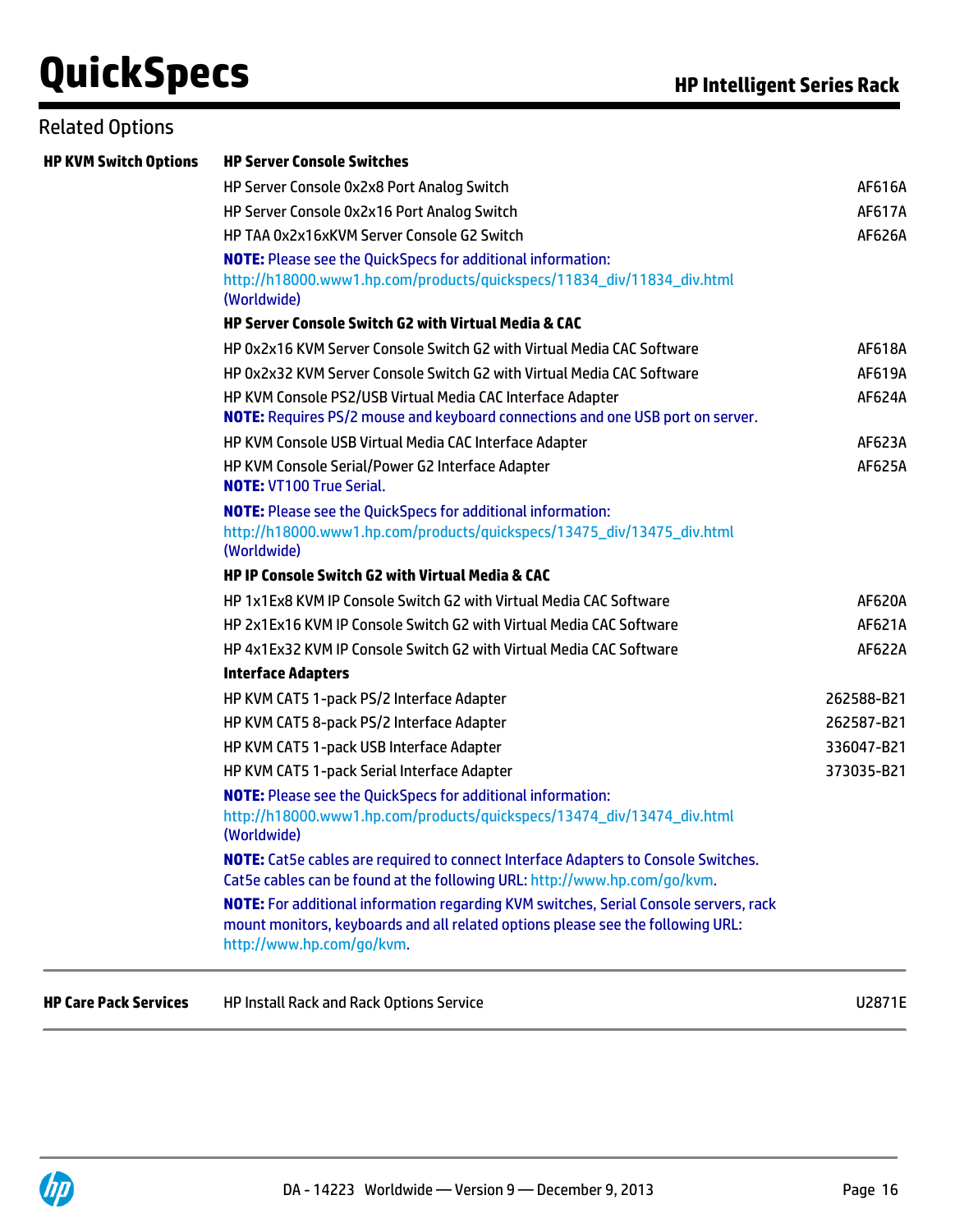### Related Options

| <b>HP Factory Express</b> | HP Factory Express HW System Custom Service                                                                                | HA838A1        |
|---------------------------|----------------------------------------------------------------------------------------------------------------------------|----------------|
| <b>Services</b>           | HP 3rd Party Component Install Service                                                                                     | <b>HA844A1</b> |
|                           | HP Cable Management-label Rack Service                                                                                     | <b>HA850A1</b> |
|                           | HP 3rd Party Drop in the Box Service                                                                                       | <b>HA851A1</b> |
|                           | <b>HP Custom Placement within Rack Service</b>                                                                             | HA864A1        |
|                           | <b>NOTE:</b> HP Factory Express offers a full line of services. For more information visit<br>www.hp.com/go/factoryexpress |                |

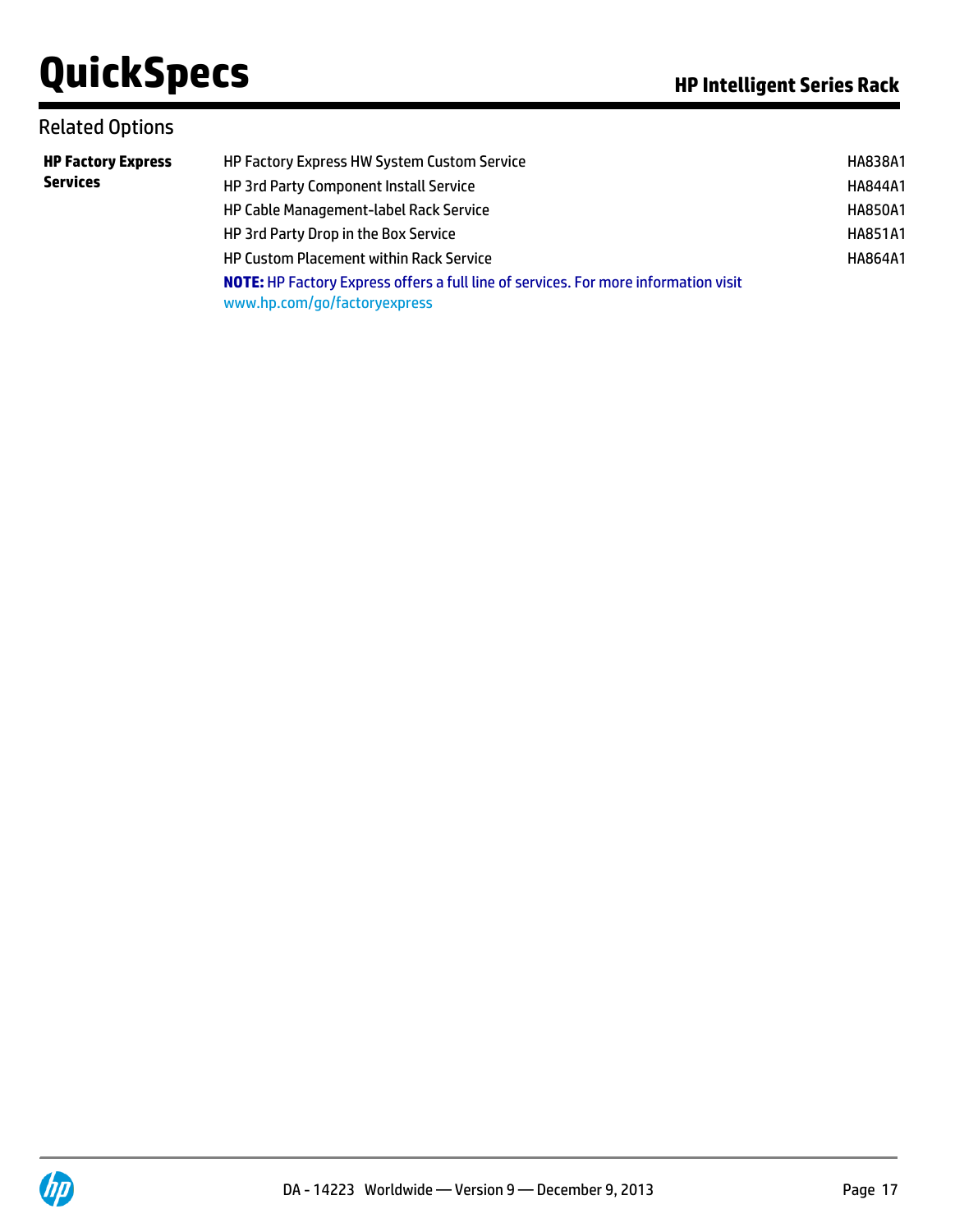### Technical Specifications

### **HP 642 1075mm Pallet Intelligent Series Rack (BW903A)**

| <b>Dimensions (HxDxW)</b> | <b>Total Cabinet Area</b>                     | 79.00 x 44.30 x 23.54 in (200.66 x 112.52 x 59.79 cm) |
|---------------------------|-----------------------------------------------|-------------------------------------------------------|
|                           | <b>Shipping</b> (with packaging<br>materials) | 84.17 x 47.24 x 27.95 in (213.80 x 120.00 x 71.00 cm) |
| Weight                    | <b>Operating</b>                              | 239 lb (109 kg)                                       |
|                           | <b>Shipping</b>                               | 275 lb (125 kg)                                       |
| Load                      | Static*                                       | 3000 lb (1361 kg)                                     |
|                           | Dynamic**                                     | 2500 lb (1134 kg)                                     |
|                           | <b>Dynamic CTO***</b>                         | N/A - Does not ship configured                        |
| Color                     | <b>Doors</b>                                  | <b>Black with Silver extrusion</b>                    |
|                           | <b>Frame</b>                                  | <b>Black</b>                                          |

### **HP 642 1075mm Shock Intelligent Series Rack (BW904A)**

| <b>Dimensions (HxDxW)</b> | <b>Total Cabinet Area</b> | 79.00 x 44.30 x 23.54 in (200.66 x 112.52 x 59.79 cm)                              |
|---------------------------|---------------------------|------------------------------------------------------------------------------------|
|                           | materials)                | <b>Shipping</b> (with packaging 85.35 x 50.87 x 35.43 in (216.80 x 129.20 x 90 cm) |
| Weight                    | <b>Operating</b>          | 243 lb (110 kg)                                                                    |
|                           | <b>Shipping</b>           | 451 lb (205 kg)                                                                    |
|                           | <b>Shipping - Max CTO</b> | 2708 lb (1228.33 kg)                                                               |
| <b>Load</b>               | Static*                   | 3000 lb (1361 kg)                                                                  |
|                           | Dynamic**                 | 2500 lb (1134 kg)                                                                  |
|                           | Dynamic CTO***            | 2500 lb (1134 kg)                                                                  |
| <b>Color</b>              | <b>Doors</b>              | <b>Black with Silver extrusion</b>                                                 |
|                           | <b>Frame</b>              | <b>Black</b>                                                                       |

### **HP 642 1075mm Crate Intelligent Series Rack (BW905A)**

| <b>Dimensions (HxDxW)</b> | <b>Total Cabinet Area</b>                     | 79.00 x 44.30 x 23.54 in (200.66 x 112.52 x 59.79 cm) |
|---------------------------|-----------------------------------------------|-------------------------------------------------------|
|                           | <b>Shipping</b> (with packaging<br>materials) | 83.00 x 46.50 x 32.00 in (210.82 x 118.10 x 81.28 cm) |
| Weight                    | <b>Operating</b>                              | 239 lb (109 kg)                                       |
|                           | <b>Shipping</b>                               | 328 lb (149 kg)                                       |
| <b>Load</b>               | Static*                                       | 3000 lb (1361 kg)                                     |
|                           | Dynamic**                                     | 2500 lb (1134 kg)                                     |
|                           | Dynamic CTO***                                | N/A - Does not ship configured                        |
| <b>Color</b>              | <b>Doors</b>                                  | <b>Black with Silver extrusion</b>                    |
|                           | <b>Frame</b>                                  | <b>Black</b>                                          |

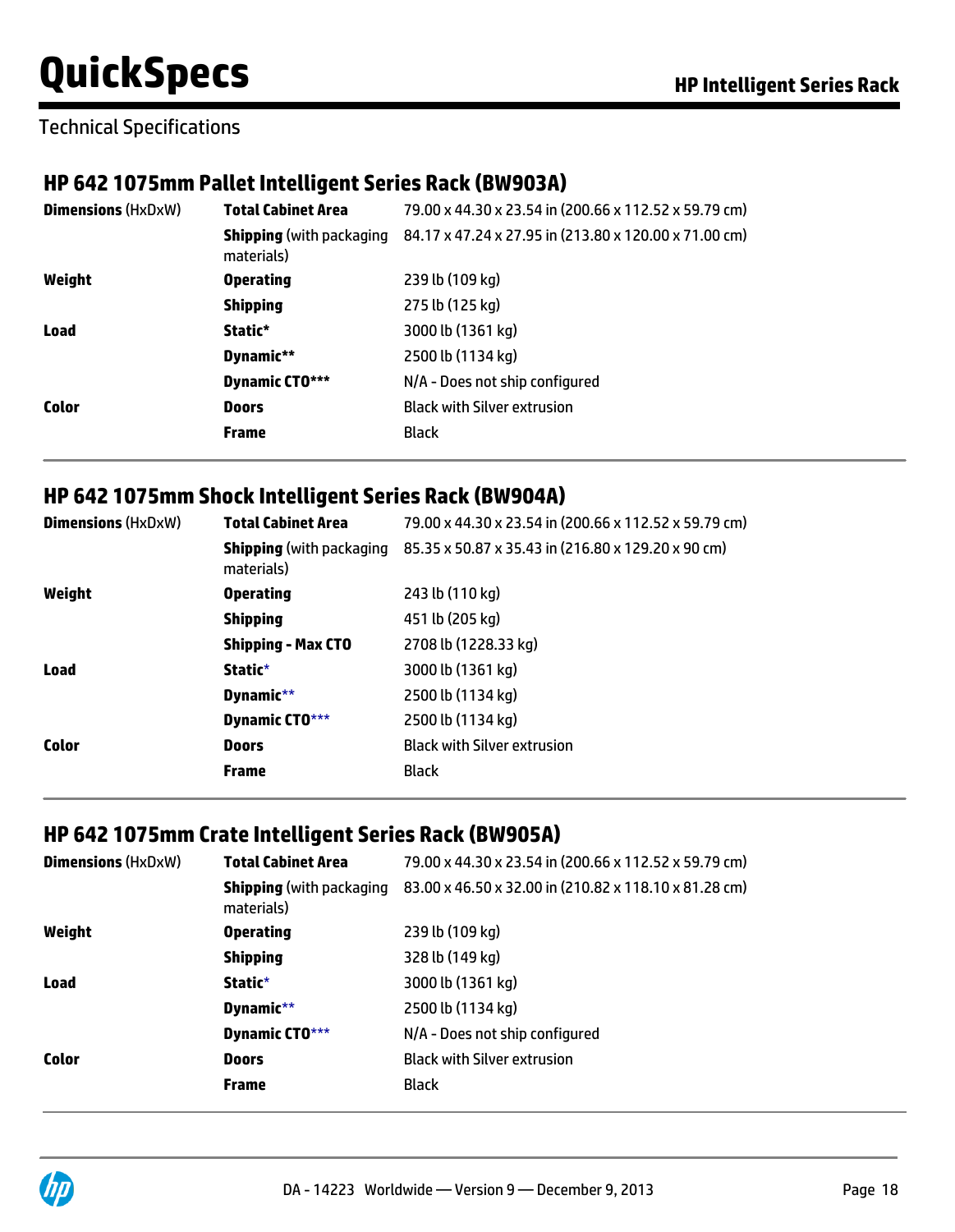### Technical Specifications

### **HP 642 1200mm Pallet Intelligent Series Rack (BW907A)**

|                           | <b>Total Cabinet Area</b>                     | 79.00 x 51.19 x 23.54 in (200.66 x 130.02x 59.79 cm) |
|---------------------------|-----------------------------------------------|------------------------------------------------------|
| <b>Dimensions (HxDxW)</b> | <b>Shipping</b> (with packaging<br>materials) | 84.65 x 52.92 x 27.95 in (215.00 x 139.50x 71.00 cm) |
| Weight                    | <b>Operating</b>                              | 301 lb (137 kg)                                      |
|                           | <b>Shipping</b>                               | 339 lb (154 kg)                                      |
| <b>Load</b>               | Static*                                       | 3000 lb (1361 kg)                                    |
|                           | Dynamic**                                     | 3000 lb (1361 kg)                                    |
|                           | Dynamic CTO***                                | N/A - Does not ship configured                       |
| Color                     | <b>Doors</b>                                  | <b>Black with Silver extrusion</b>                   |
|                           | <b>Frame</b>                                  | <b>Black</b>                                         |

### **HP 642 1200mm Shock Intelligent Series Rack (BW908A and TK756A)**

|                           | <b>Total Cabinet Area</b>                     | 79.00 x 51.19 x 23.54 in (200.66 x 130.02x 59.79 cm)      |
|---------------------------|-----------------------------------------------|-----------------------------------------------------------|
| <b>Dimensions (HxDxW)</b> | <b>Shipping</b> (with packaging<br>materials) | 85.82 x 57.87 x 35.43 in (218.00 x 147.00 x 90 cm)        |
| Weight                    | <b>Operating</b>                              | 301 lb (137 kg)                                           |
|                           | <b>Shipping</b>                               | 531 lb (241 kg)                                           |
|                           | <b>Shipping - Max CTO</b>                     | 3220 lb (1460.57 kg)                                      |
| Load                      | Static*                                       | 3000 lb (1360.78 kg)                                      |
|                           | Dynamic**                                     | 3000 lb (1360.78 kg)                                      |
|                           | Dynamic CTO***                                | 3000 lb (1360.78 kg)                                      |
| Color                     | Doors (BW908A)                                | <b>Black with Silver extrusion</b>                        |
|                           | Doors (TK756A)                                | RAL 7035 Light Grey with Silver extrusion                 |
|                           | Frame (BW908A)                                | <b>Black</b>                                              |
|                           | Frame (TK756A)                                | RAL 7035 Light Grey (Black RETMA rails and frame inserts) |

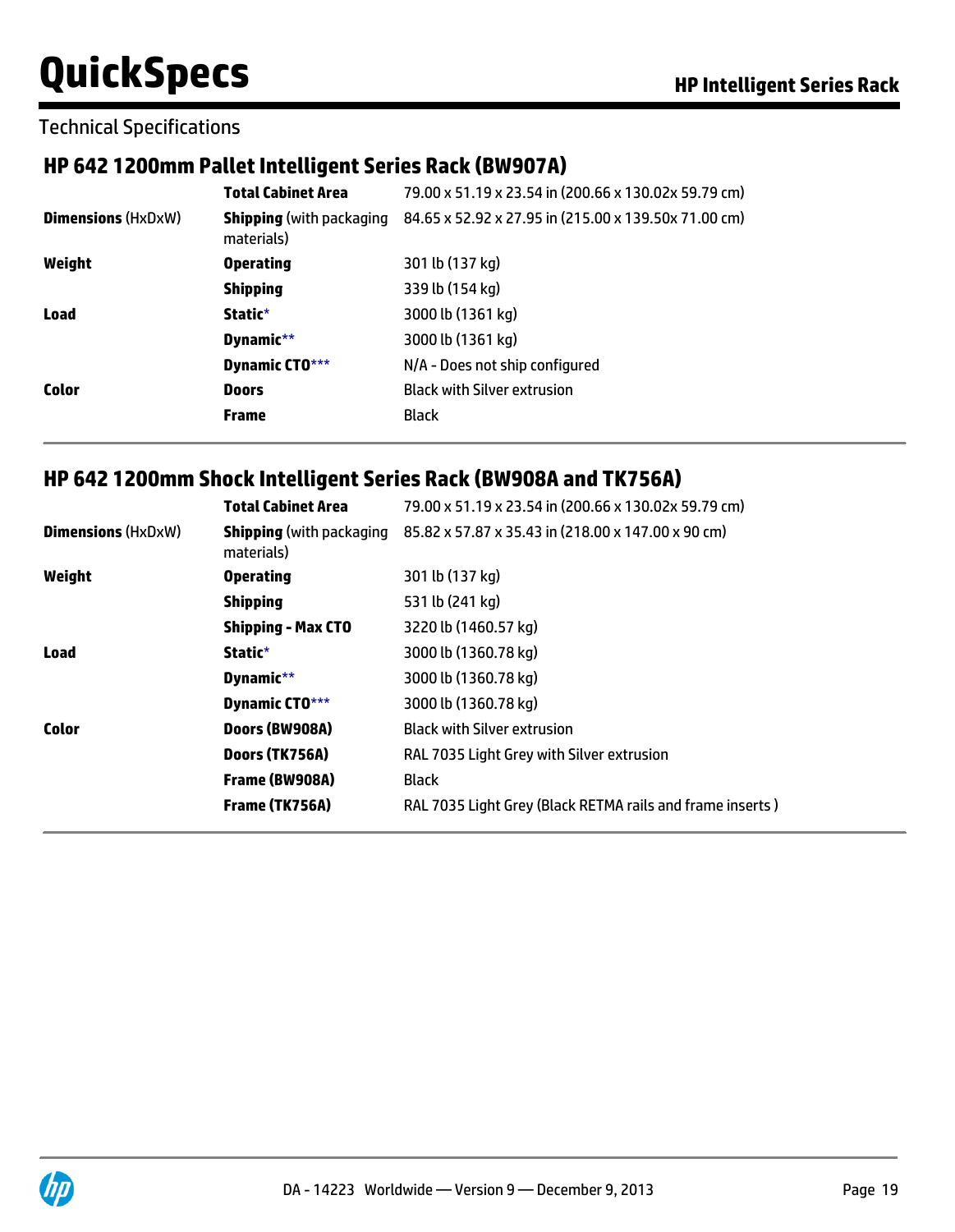Technical Specifications

### **HP 647 1075mm Pallet Intelligent Series Rack (BW911A)**

| <b>Dimensions (HxDxW)</b> | <b>Total Cabinet Area</b> | 88.53 x 44.30 x 23.54 in (224.87 x 112.52 x 59.79 cm)                                 |
|---------------------------|---------------------------|---------------------------------------------------------------------------------------|
|                           | materials)                | <b>Shipping</b> (with packaging 94.49 x 47.24 x 27.95 in (240.00 x 120.00 x 71.00 cm) |
| Weight                    | <b>Operating</b>          | 264 lb (120 kg)                                                                       |
|                           | <b>Shipping</b>           | 304 lb (138 kg)                                                                       |
| <b>Load</b>               | Static*                   | 3000 lb (1360.78 kg)                                                                  |
|                           | Dynamic**                 | 2500 lb (1133.98 kg)                                                                  |
|                           | Dynamic CTO***            | N/A - Does not ship configured                                                        |
| Color                     | <b>Doors</b>              | <b>Black with Silver extrusion</b>                                                    |
|                           | <b>Frame</b>              | <b>Black</b>                                                                          |

### **HP 647 1075mm Shock Intelligent Series Rack (BW912A)**

| <b>Dimensions (HxDxW)</b> | <b>Total Cabinet Area</b>                     | 88.53 x 44.30 x 23.54 in (224.87 x 112.52 x 59.79 cm) |
|---------------------------|-----------------------------------------------|-------------------------------------------------------|
|                           | <b>Shipping</b> (with packaging<br>materials) | 95.67 x 50.98 x 35.43 in (243.00 x 129.50 x 90 cm)    |
| Weight                    | <b>Operating</b>                              | 271 lb (123 kg)                                       |
|                           | <b>Shipping</b>                               | 483 lb (220 kg)                                       |
|                           | <b>Shipping - Max CTO</b>                     | 2712 lb (1230.14 kg)                                  |
| <b>Load</b>               | Static*                                       | 3000 lb (1361 kg)                                     |
|                           | Dynamic**                                     | 2500 lb (1134 kg)                                     |
|                           | Dynamic CTO***                                | 2500 lb (1134 kg)                                     |
| Color                     | <b>Doors</b>                                  | <b>Black with Silver extrusion</b>                    |
|                           | <b>Frame</b>                                  | <b>Black</b>                                          |

### **HP 647 1200mm Pallet Intelligent Series Rack (BW913A)**

| <b>Dimensions (HxDxW)</b> | <b>Total Cabinet Area</b>                     | 88.53 x 51.19 x 23.54 in (224.87 x 130.02 x 59.79 cm) |
|---------------------------|-----------------------------------------------|-------------------------------------------------------|
|                           | <b>Shipping</b> (with packaging<br>materials) | 94.49 x 54.92 x 27.95 in (240.00 x 133.60 x 71.00 cm) |
| Weight                    | <b>Operating</b>                              | 321 lb (146 kg)                                       |
|                           | <b>Shipping</b>                               | 359 lb (163 kg)                                       |
| <b>Load</b>               | Static*                                       | 3000 lb (1361 kg)                                     |
|                           | Dynamic**                                     | 3000 lb (1361 kg)                                     |
|                           | Dynamic CTO***                                | N/A - Does not ship configured                        |
| <b>Color</b>              | <b>Doors</b>                                  | <b>Black with Silver extrusion</b>                    |
|                           | <b>Frame</b>                                  | <b>Black</b>                                          |

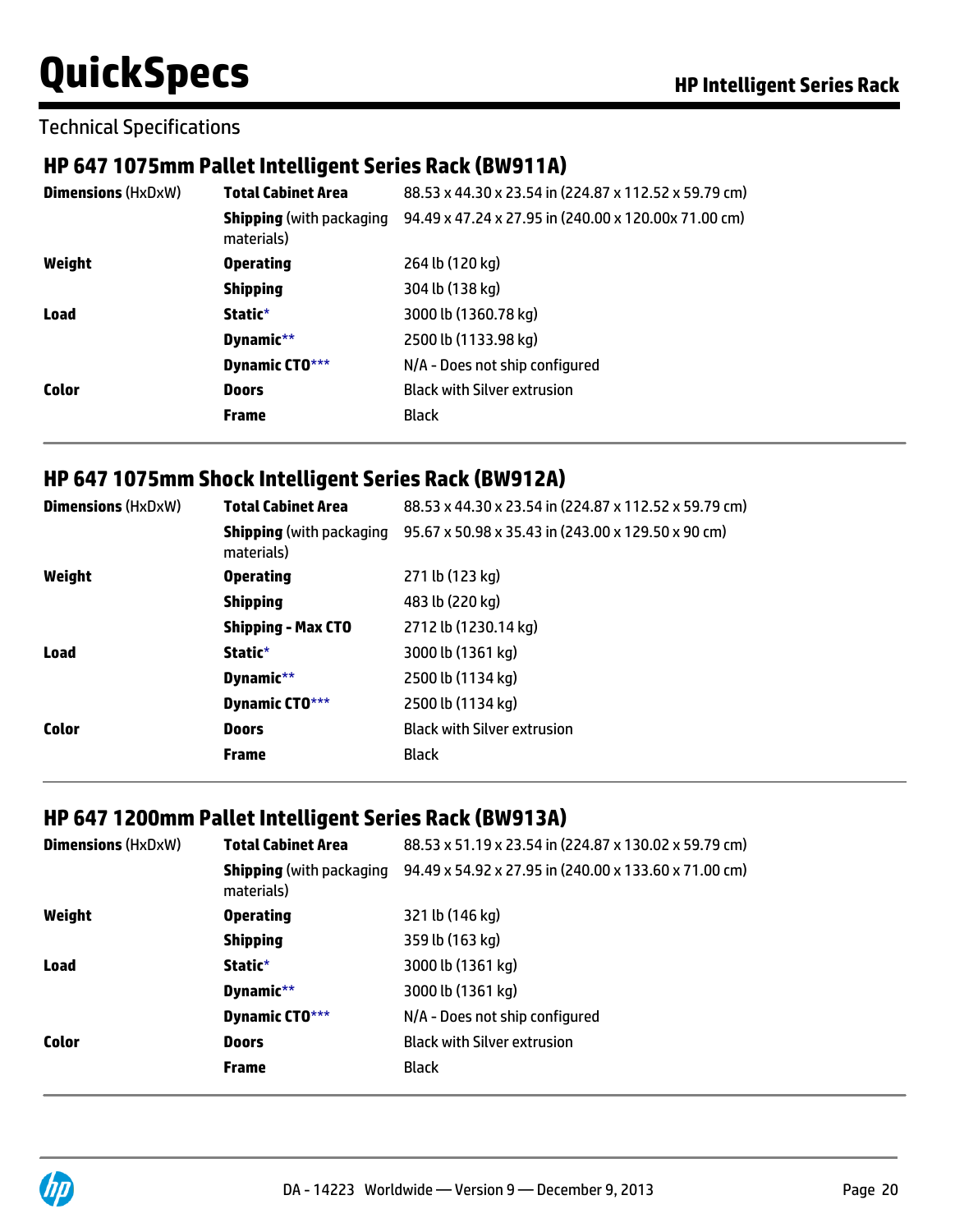Technical Specifications

### **HP 647 1200mm Shock Intelligent Series Rack (BW914A and TK757A)**

| <b>Dimensions (HxDxW)</b> | <b>Total Cabinet Area</b>                     | 88.53 x 51.19 x 23.54 in (224.87 x 130.02 x 59.79 cm)     |
|---------------------------|-----------------------------------------------|-----------------------------------------------------------|
|                           | <b>Shipping</b> (with packaging<br>materials) | 95.28 x 57.87 x 35.43 in (242.00 x 147.00 x 90 cm)        |
| Weight                    | <b>Operating</b>                              | 321 lb (146 kg)                                           |
|                           | <b>Shipping</b>                               | 560 lb (255 kg)                                           |
|                           | <b>Shipping - Max CTO</b>                     | 3239 lb (1469.19 kg)                                      |
| <b>Load</b>               | Static*                                       | 3000 lb (1361 kg)                                         |
|                           | Dynamic**                                     | 3000 lb (1361 kg)                                         |
|                           | Dynamic CTO***                                | 3000 lb (1361 kg)                                         |
| <b>Color</b>              | Doors (BW914A)                                | <b>Black with Silver extrusion</b>                        |
|                           | Doors (TK757A)                                | RAL 7035 Light Grey with Silver extrusion                 |
|                           | Frame (BW914A)                                | <b>Black</b>                                              |
|                           | Frame (TK757A)                                | RAL 7035 Light Grey (Black RETMA rails and frame inserts) |

### **HP 636 1075mm Pallet Intelligent Series Rack (BW895A)**

|                           | <b>Total Cabinet Area</b>                     | 68.84 x 44.30 x 23.54 in (174.86 x 112.51 x 59.79 cm) |
|---------------------------|-----------------------------------------------|-------------------------------------------------------|
| <b>Dimensions (HxDxW)</b> | <b>Shipping</b> (with packaging<br>materials) | 74.02 x 47.24 x 27.95 in (188.00 x 120.00 x 71.00 cm) |
| Weight                    | <b>Operating</b>                              | 214 lb (97 kg)                                        |
|                           | <b>Shipping</b>                               | 250 lb (114kg)                                        |
| Load                      | Static*                                       | 3000 lb (1361 kg)                                     |
|                           | Dynamic**                                     | 2500 lb (1134 kg)                                     |
|                           | Dynamic CTO***                                | N/A - Does not ship configured                        |
| <b>Color</b>              | <b>Doors</b>                                  | <b>Black with Silver extrusion</b>                    |
|                           | <b>Frame</b>                                  | Black                                                 |

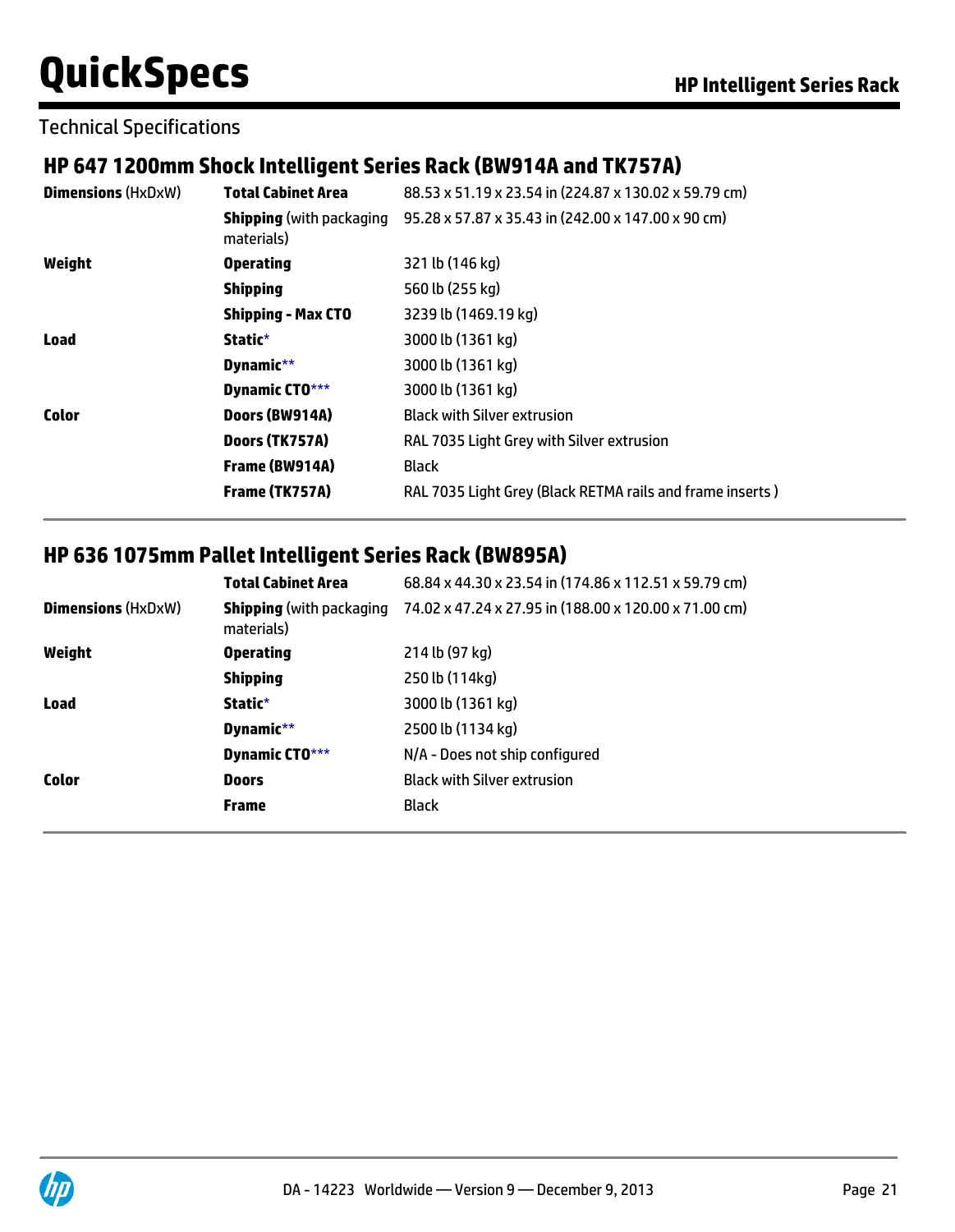Technical Specifications

### **HP 636 1075mm Shock Intelligent Series Rack (BW896A)**

| <b>Total Cabinet Area</b>                     | 68.84 x 44.30 x 23.54 in (174.86 x 112.51 x 59.79 cm) |
|-----------------------------------------------|-------------------------------------------------------|
| <b>Shipping</b> (with packaging<br>materials) | 75.20 x 50.87 x 35.43 in (191.00 x 129.20 x 90.00 cm) |
| <b>Operating</b>                              | 214 lb (97 kg)                                        |
| <b>Shipping</b>                               | 428 lb (195 kg)                                       |
| <b>Shipping - Max CTO</b>                     | 2708 lb (1228.33 kg)                                  |
| Static*                                       | 3000 lb (1361 kg)                                     |
| Dynamic**                                     | 2500lb (1134 kg)                                      |
| Dynamic CTO***                                | 2500lb (1134 kg)                                      |
| <b>Doors</b>                                  | <b>Black with Silver extrusion</b>                    |
| <b>Frame</b>                                  | <b>Black</b>                                          |
|                                               |                                                       |

### **HP 636 1075mm Crate Intelligent Series Rack (BW897A)**

| <b>Dimensions (HxDxW)</b> | <b>Total Cabinet Area</b>                     | 68.84 x 44.30 x 23.54 in (174.86 x 112.51 x 59.79 cm) |
|---------------------------|-----------------------------------------------|-------------------------------------------------------|
|                           | <b>Shipping</b> (with packaging<br>materials) | 72.52 x 46.50 x 28 in (184.20 x 118.1 x 71.1 cm)      |
| Weight                    | <b>Operating</b>                              | 214 lb (97 kg)                                        |
|                           | <b>Shipping</b>                               | 343 lb (156 kg)                                       |
| <b>Load</b>               | Static*                                       | 3000 lb (1361 kg)                                     |
|                           | Dynamic**                                     | 2500 lb (1134 kg)                                     |
|                           | Dynamic CTO***                                | N/A - Does not ship configured                        |
| Color                     | <b>Doors</b>                                  | <b>Black with Silver extrusion</b>                    |
|                           | <b>Frame</b>                                  | <b>Black</b>                                          |

### **HP 636 1200mm Pallet Intelligent Series Rack (BW899A)**

| <b>Dimensions (HxDxW)</b> | <b>Total Cabinet Area</b>                     | 68.84 x 51.19 x 23.54 in (174.86 x 130.01 x 59.79 cm) |
|---------------------------|-----------------------------------------------|-------------------------------------------------------|
|                           | <b>Shipping</b> (with packaging<br>materials) | 74.02 x 52.92 x 27.95 in (188.00 x 139.50 x 71.00 cm) |
| Weight                    | <b>Operating</b>                              | 282 lb (128 kg)                                       |
|                           | <b>Shipping</b>                               | 320 lb (145 kg)                                       |
| <b>Load</b>               | Static*                                       | 3000 lb (1361 kg)                                     |
|                           | Dynamic**                                     | 3000 lb (1361 kg)                                     |
|                           | Dynamic CTO***                                | N/A - Does not ship configured                        |
| <b>Color</b>              | <b>Doors</b>                                  | <b>Black with Silver extrusion</b>                    |
|                           | <b>Frame</b>                                  | <b>Black</b>                                          |

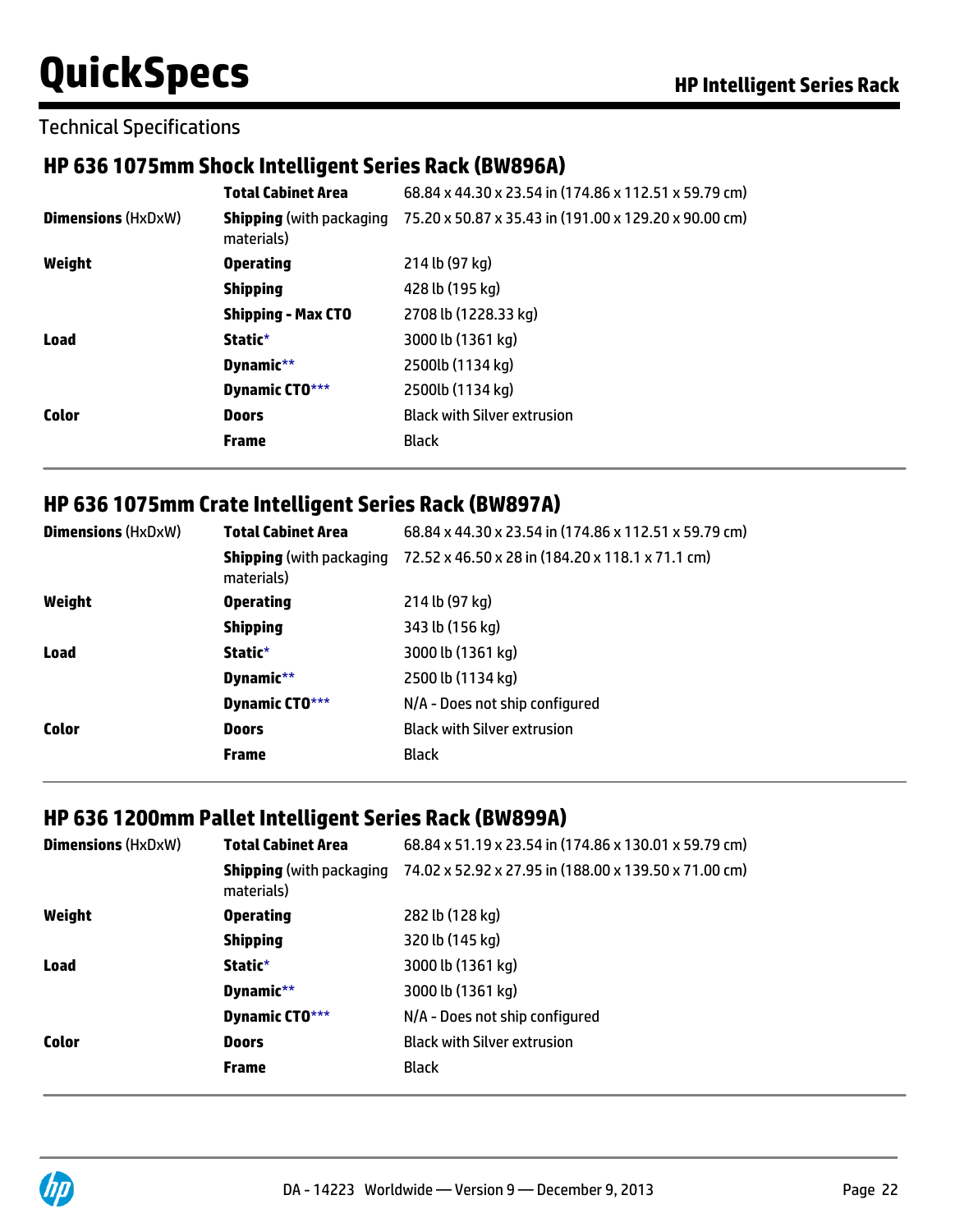Technical Specifications

### **HP 636 1200mm Shock Intelligent Series Rack (BW900A)**

| <b>Dimensions (HxDxW)</b> | <b>Total Cabinet Area</b>                     | 68.84 x 51.19 x 23.54 in (174.86 x 130.01 x 59.79 cm) |
|---------------------------|-----------------------------------------------|-------------------------------------------------------|
|                           | <b>Shipping</b> (with packaging<br>materials) | 75.20 x 57.87 x 35.43 in (191.00 x 147.00 x 90.00 cm) |
| Weight                    | <b>Operating</b>                              | 282 lb (128 kg)                                       |
|                           | <b>Shipping - Max CTO</b>                     | 514lb (234 kg)                                        |
|                           | <b>Shipping</b>                               | 3232lb (1466.01 kg)                                   |
| <b>Load</b>               | Static*                                       | 3000 lb (1361 kg)                                     |
|                           | Dynamic**                                     | 3000 lb (1361 kg)                                     |
|                           | Dynamic CTO***                                | 3000 lb (1361 kg)                                     |
| Color                     | <b>Doors</b>                                  | <b>Black with Silver extrusion</b>                    |
|                           | <b>Frame</b>                                  | <b>Black</b>                                          |

### **HP 642 1200mm Intelligent Series Air Duct Rack (BW910A and TK766A)**

| <b>Dimensions (HxDxW)</b> | Total Cabinet Area                            | 78.97 x 51.19 x 23.54 in (200.59 x 130.01 x 59.78 cm)     |
|---------------------------|-----------------------------------------------|-----------------------------------------------------------|
|                           | <b>Shipping</b> (with packaging<br>materials) | 85.35 x 57.87 x 35.43 in (216.8 x 147 x 90 cm)            |
| Weight                    | <b>Operating</b>                              | 345 lb (157 kg)                                           |
|                           | <b>Shipping</b>                               | 564 lb (256 kg)                                           |
|                           | <b>Shipping - Max CTO</b>                     | 3220lb (1466.01 kg)                                       |
| Load                      | Static*                                       | 3000 lb (1361 kg)                                         |
|                           | Dynamic**                                     | 3000 lb (1361 kg)                                         |
|                           | Dynamic CTO***                                | 3000 lb (1361 kg)                                         |
| <b>Color</b>              | Doors (BW910A)                                | <b>Black with Silver extrusion</b>                        |
|                           | Doors (TK766A)                                | RAL 7035 Light Grey with Silver extrusion                 |
|                           | Frame (BW910A)                                | <b>Black</b>                                              |
|                           | Frame (TK766A)                                | RAL 7035 Light Grey (Black RETMA rails and frame inserts) |

### **HP 647 1200mm Intelligent Series Air Duct Rack (BW936A and TK767A)**

| <b>Dimensions (HxDxW)</b> | <b>Total Cabinet Area</b>                     | 88.50 x 51.19 x 23.54 in (224.79 x 130.01 x 59.79 cm) |
|---------------------------|-----------------------------------------------|-------------------------------------------------------|
|                           | <b>Shipping</b> (with packaging<br>materials) | 95.67 x 57.87 x 35.43 in (243 x 147 x 90 cm)          |
| Weight                    | <b>Operating</b>                              | 360 lb (164 kg)                                       |
|                           | <b>Shipping</b>                               | 584 lb (265 kg)                                       |
|                           | <b>Shipping - Max CTO</b>                     | 3239 lb (1469.19 kg)                                  |
| <b>Load</b>               | Static*                                       | 3000 lb (1361 kg)                                     |
|                           | Dynamic**                                     | 3000 lb (1361 kg)                                     |
|                           | Dynamic CTO***                                | 3000 lb (1361 kg)                                     |

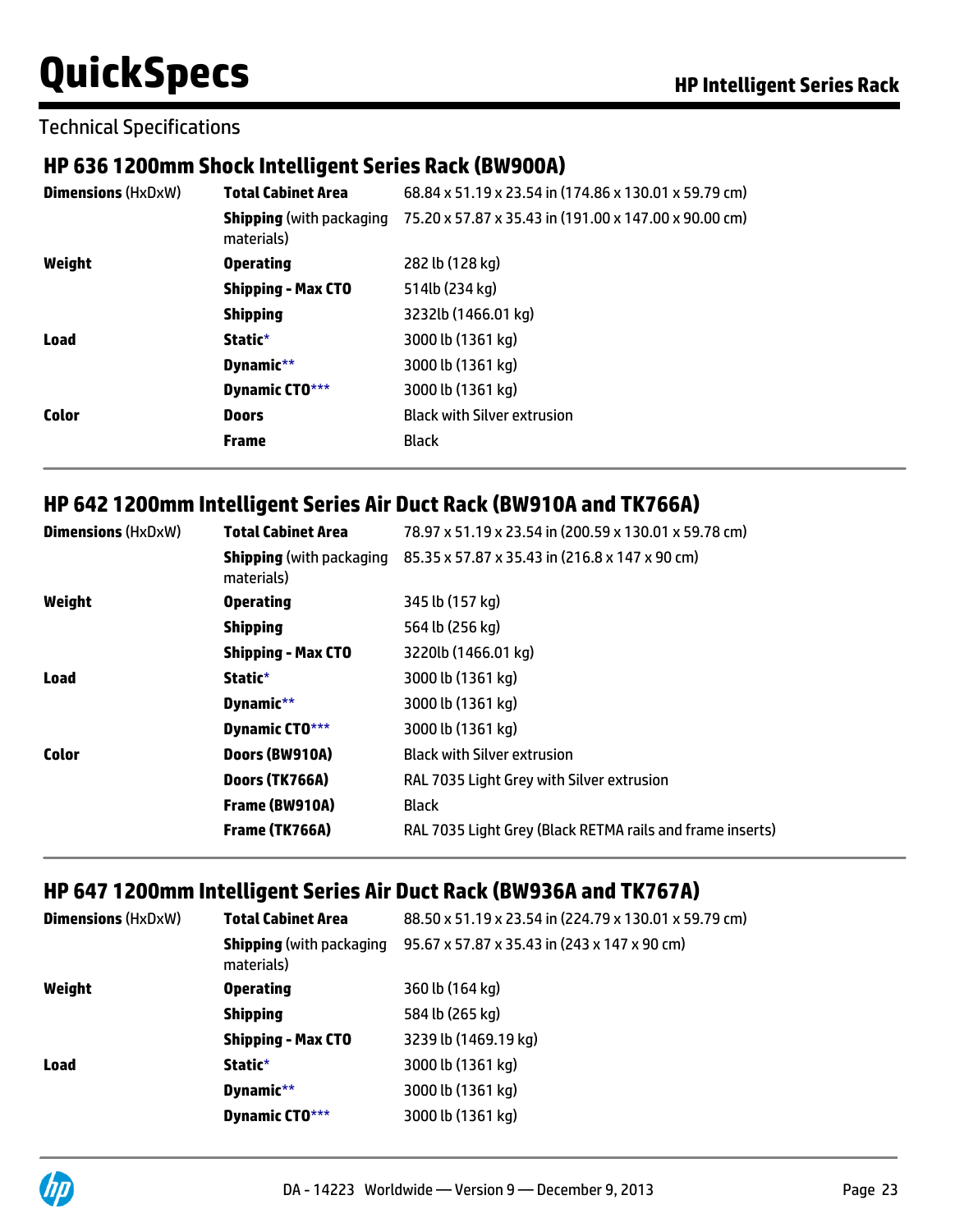### Technical Specifications

| Color | Doors (BW936A) | <b>Black with Silver extrusion</b>                        |
|-------|----------------|-----------------------------------------------------------|
|       | Doors (TK767A) | RAL 7035 Light Grey with Silver extrusion                 |
|       | Frame (BW936A) | Black                                                     |
|       | Frame (TK767A) | RAL 7035 Light Grey (Black RETMA rails and frame inserts) |
|       |                |                                                           |

### **HP 842 1075mm Pallet Intelligent Series Rack (BW917A)**

| <b>Dimensions</b> (HxDxW) | <b>Total Cabinet Area</b>                  | 79.00 x 44.30 x 31.41 in (200.66 x 112.52 x 79.78 cm) |
|---------------------------|--------------------------------------------|-------------------------------------------------------|
|                           | <b>Shipping</b> (with packaging materials) | 84.17 x 47.95 x 35.83 in (213.80 x 121.8 x 91 cm)     |
| Weight                    | <b>Operating</b>                           | 304 lb (138 kg)                                       |
|                           | <b>Shipping</b>                            | 357 lb (162 kg)                                       |
| <b>Load</b>               | Static*                                    | 3000 lb (1361 kg)                                     |
|                           | Dynamic**                                  | 2500 lb (1134 kg)                                     |
|                           | <b>Dynamic CTO***</b>                      | N/A - Does not ship configured                        |
| <b>Color</b>              | <b>Doors</b>                               | <b>Black with Silver extrusion</b>                    |
|                           | <b>Frame</b>                               | <b>Black</b>                                          |

### **HP 842 1075mm Shock Intelligent Series Rack (BW918A)**

| <b>Dimensions (HxDxW)</b> | <b>Total Cabinet Area</b>                     | 79 x 44.30 x 31.41 in (200.66 x 112.52 x 79.78 cm)     |
|---------------------------|-----------------------------------------------|--------------------------------------------------------|
|                           | <b>Shipping</b> (with packaging<br>materials) | 85.35 x 53.83 x 43.43 in (216.80 x 129.10 x 110.30 cm) |
| Weight                    | <b>Operating</b>                              | 304 lb (138 kg)                                        |
|                           | <b>Shipping</b>                               | 535 lb (255 kg)                                        |
|                           | <b>Shipping - Max CTO</b>                     | 3231 lb (1468.60 kg)                                   |
| Load                      | Static*                                       | 3000 lb (1361 kg)                                      |
|                           | Dynamic**                                     | 2500 lb (1134 kg)                                      |
|                           | Dynamic CTO***                                | 2500 lb (1134 kg)                                      |
| Color                     | <b>Doors</b>                                  | <b>Black with Silver extrusion</b>                     |
|                           | <b>Frame</b>                                  | <b>Black</b>                                           |

### **HP 842 1200mm Pallet Intelligent Series Rack (BW919A)**

| <b>Dimensions (HxDxW)</b> | <b>Total Cabinet Area</b>                     | 79 x 51.19 x 31.41 in (200.66 x 130.01 x 79.78 cm) |
|---------------------------|-----------------------------------------------|----------------------------------------------------|
|                           | <b>Shipping</b> (with packaging<br>materials) | 84.17 x 54.84 x 35.83 in (213.80 x 139.30 x 91 cm) |
| Weight                    | <b>Operating</b>                              | 372 lb (169 kg)                                    |
|                           | <b>Shipping</b>                               | 427 lb (194 kg)                                    |
| <b>Load</b>               | Static*                                       | 3000 lb (1361 kg)                                  |
|                           | Dynamic**                                     | 3000 lb (1361 kg)                                  |
|                           | <b>Dynamic CTO***</b>                         | N/A - Does not ship configured                     |

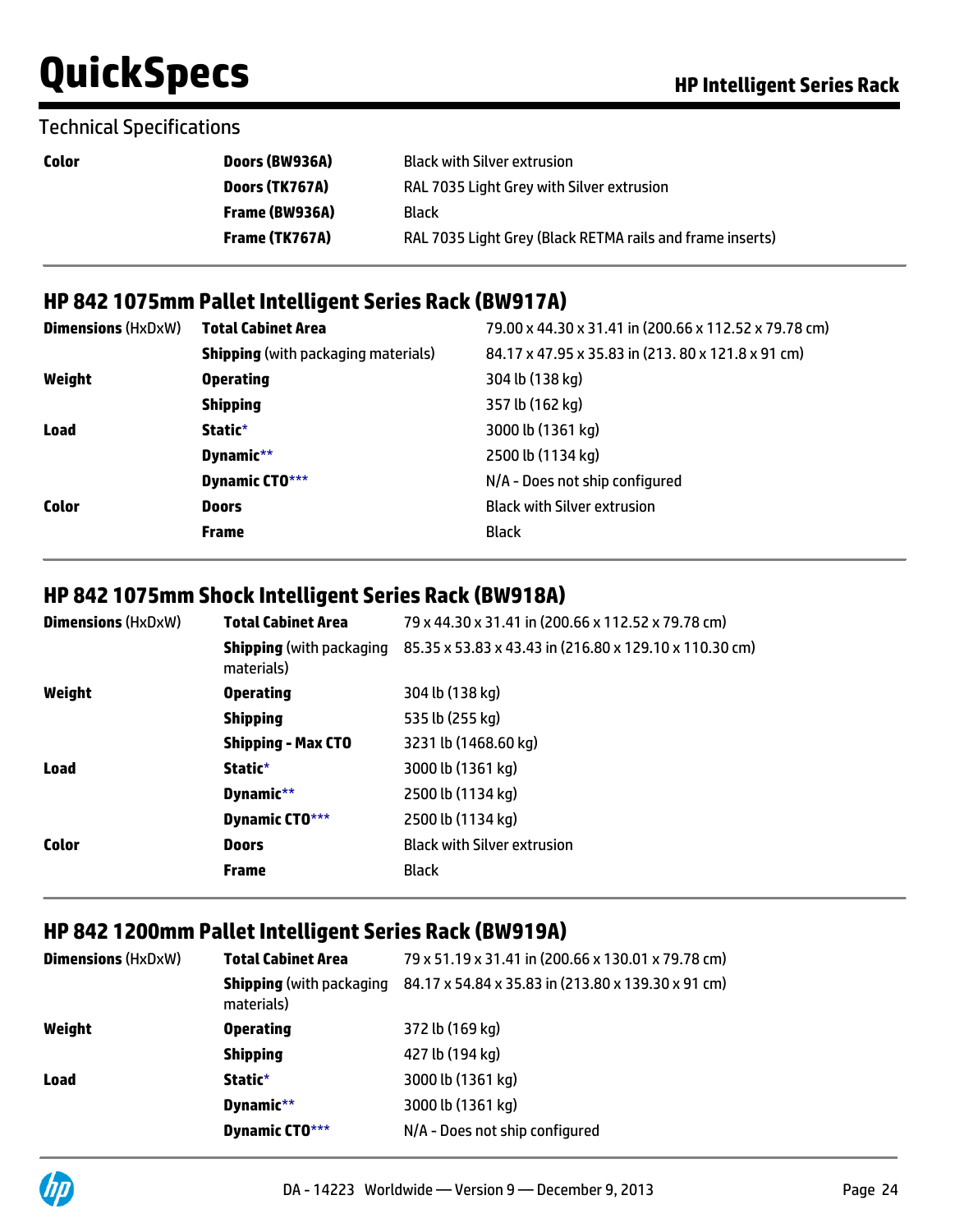#### Technical Specifications

| <b>Color</b> | <b>Doors</b> | <b>Black with Silver extrusion</b> |
|--------------|--------------|------------------------------------|
|              | Frame        | Black                              |

### **HP 842 1200mm Shock Intelligent Series Rack (BW920A and TK760A)**

| <b>Dimensions (HxDxW)</b> | <b>Total Cabinet Area</b>                     | 79 x 51.19 x 31.41 in (200.66 x 130.01 x 79.78 cm)        |
|---------------------------|-----------------------------------------------|-----------------------------------------------------------|
|                           | <b>Shipping</b> (with packaging<br>materials) | 85.35 x 57.87 x 43.43 in (216.80 x 147 x 110.30 cm)       |
| Weight                    | <b>Operating</b>                              | 372 lb (169 kg)                                           |
|                           | <b>Shipping</b>                               | 627 lb (285 kg)                                           |
|                           | <b>Shipping - Max CTO</b>                     | 3255 lb (1476.44 kg)                                      |
| Load                      | Static*                                       | 3000 lb (1361 kg)                                         |
|                           | Dynamic**                                     | 3000 lb (1361 kg)                                         |
|                           | Dynamic CTO***                                | 3000 lb (1361 kg)                                         |
| Color                     | Doors (BW920A)                                | <b>Black with Silver extrusion</b>                        |
|                           | Doors (TK760A)                                | RAL 7035 Light Grey with Silver extrusion                 |
|                           | Frame (BW920A)                                | <b>Black</b>                                              |
|                           | Frame (TK760A)                                | RAL 7035 Light Grey (Black RETMA rails and frame inserts) |

### **HP 642 1200mm Shock Intelligent Series Network Rack (BW966A)**

| <b>Dimensions (HxDxW)</b> | <b>Total Cabinet Area</b>                  | 79 x 51.19 x 23.54 in (200.66 x 130.01 x 59.79 cm) |
|---------------------------|--------------------------------------------|----------------------------------------------------|
|                           | <b>Shipping</b> (with packaging materials) | 85.35 x 57.87 x 35.43 in (218.80 x 147 x 90 cm)    |
| Weight                    | <b>Operating</b>                           | 301 lb (137 kg)                                    |
|                           | <b>Shipping</b>                            | 531 lb (241 kg)                                    |
|                           | <b>Shipping - Max CTO</b>                  | 3230 lb (1465.10 kg)                               |
| <b>Load</b>               | Static*                                    | 3000 lb (1361 kg)                                  |
|                           | Dynamic**                                  | 3000 lb (1361 kg)                                  |
|                           | Dynamic CTO***                             | 3000 lb (1361 kg)                                  |
| <b>Color</b>              | <b>Doors</b>                               | <b>Black with Silver extrusion</b>                 |
|                           | <b>Frame</b>                               | <b>Black</b>                                       |